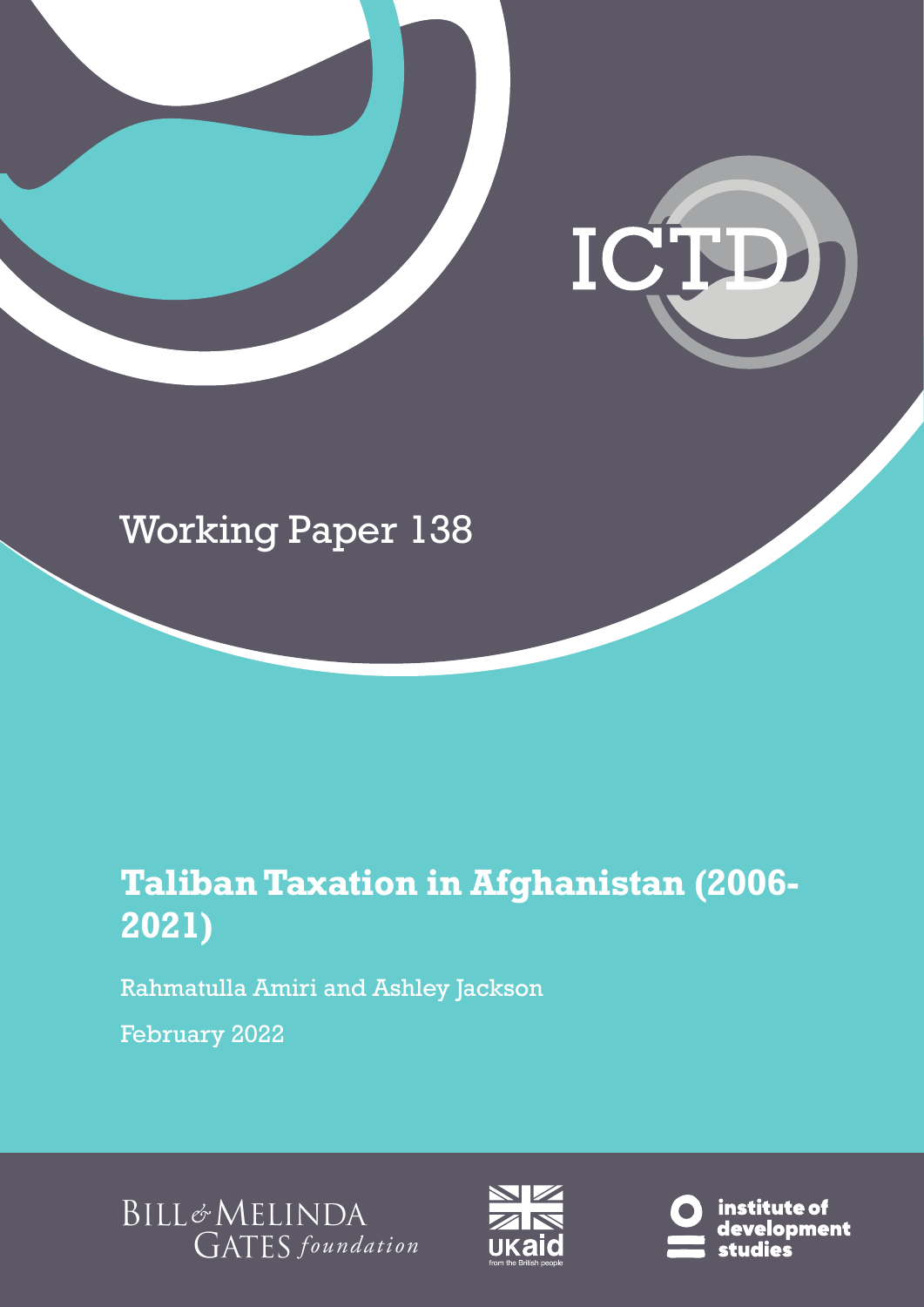ICTD Working Paper 138

## **Taliban Taxation in Afghanistan (2006- 2021)**

Rahmatullah Amiri and Ashley Jackson

February 2022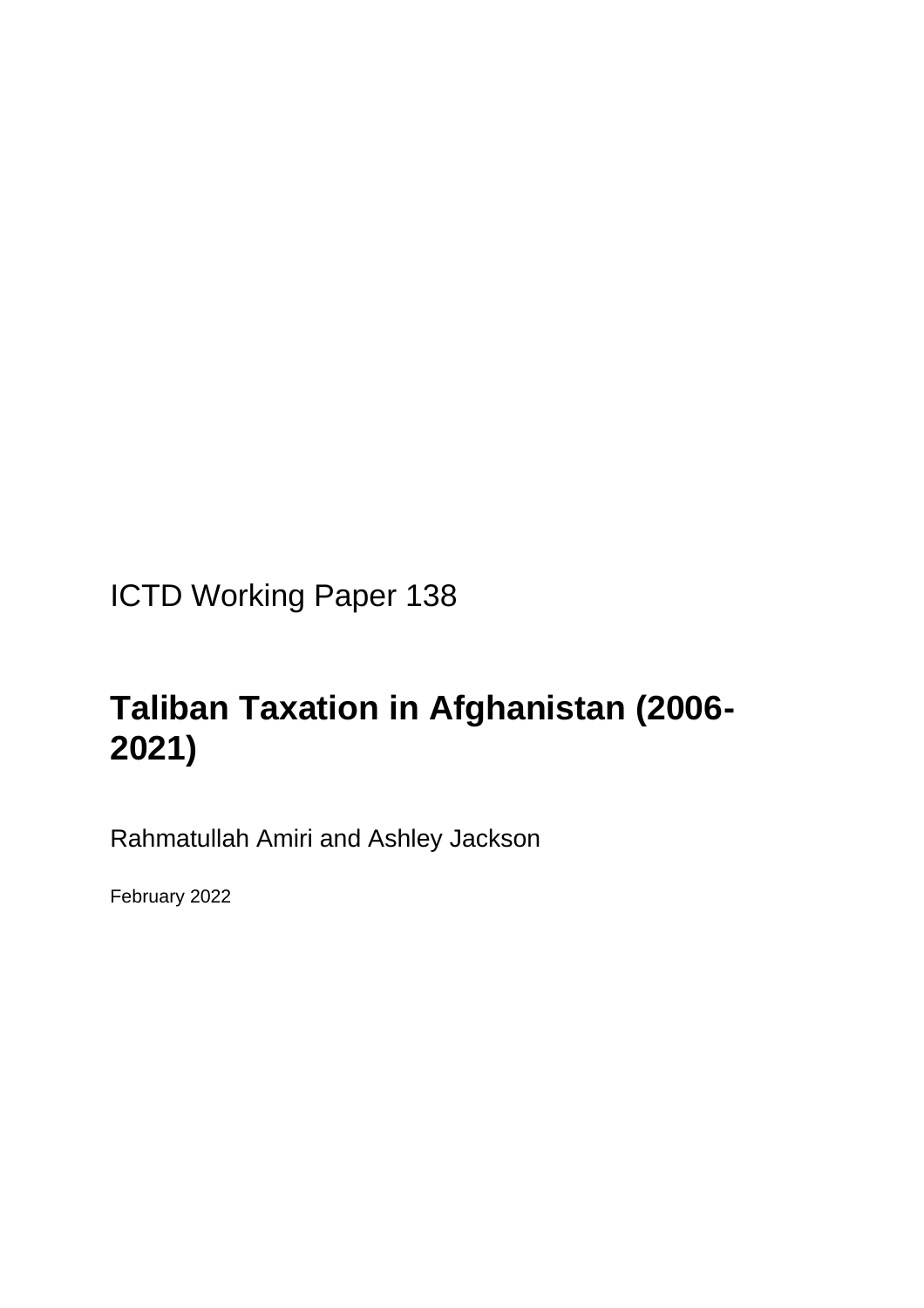**Taliban Taxation in Afghanistan (2006-2021)**

Rahmatullah Amiri and Ashley Jackson ICTD Working Paper 138 First published by the Institute of Development Studies in February 2022 © Institute of Development Studies 2022 ISBN: 978-1-78118-951-1 DOI[: 10.19088/ICTD.2022.004](https://eur02.safelinks.protection.outlook.com/?url=https%3A%2F%2Fdoi.org%2F10.19088%2FICTD.2022.004&data=04%7C01%7CD.Szpotowicz%40ids.ac.uk%7Cd3fdc38cd8b84dcd6bd708d9f54474d2%7Ce78be64af7754a2e9ec85e66e224b88f%7C0%7C0%7C637810496627924503%7CUnknown%7CTWFpbGZsb3d8eyJWIjoiMC4wLjAwMDAiLCJQIjoiV2luMzIiLCJBTiI6Ik1haWwiLCJXVCI6Mn0%3D%7C3000&sdata=xsAA2WhooBT%2BgXPokna4fEtG1KO%2FFcVrAtPesra%2F%2BlY%3D&reserved=0)



This is an Open Access paper distributed under the terms of the Creative Commons Attribution 4.0 International license (CC BY), which permits unrestricted use, distribution, and reproduction in any medium, provided the original authors and source are credited and any modifications or adaptations are indicated. http://creativecommons.org/licenses/by/4.0/legalcode

Available from:

The International Centre for Tax and Development at the Institute of Development Studies, Brighton BN1 9RE, UK Tel: +44 (0) 1273 606261 Fax: +44 (0) 1273 621202 E-mail: info@ictd.ac.uk Web: ictd.ac/publication Twitter: twitter.com/ICTDTax Facebook: facebook.com/ICTDTax LinkedIn: linkedin.com/company/ICTDTax

IDS is a charitable company limited by guarantee and registered in England Charity Registration Number 306371 Charitable Company Number 877338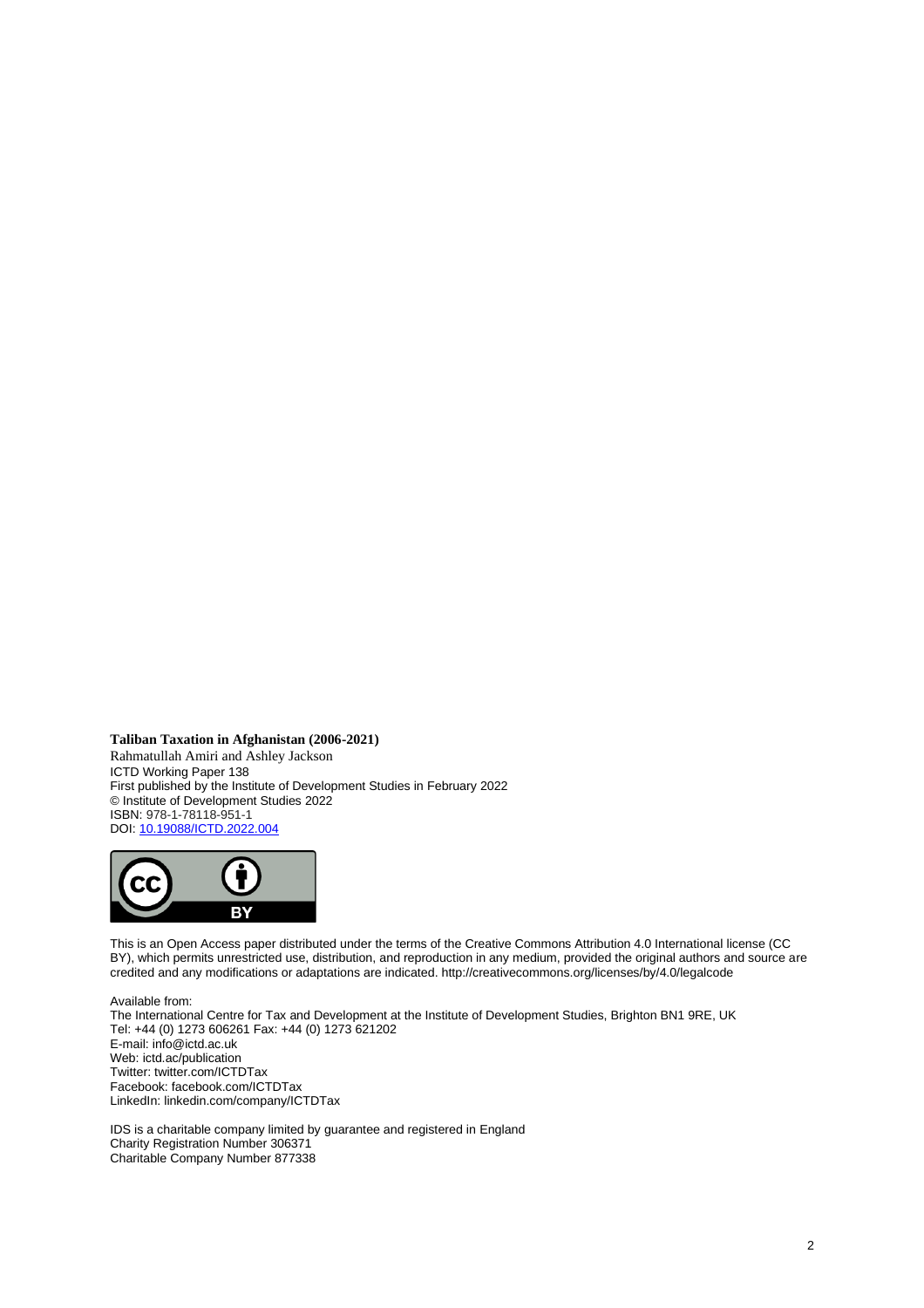## **Taliban Taxation in Afghanistan (2006-2021)**

## Rahmatullah Amiri and Ashley Jackson

### **Summary**

Before taking control of Afghanistan in August 2021, the Taliban had developed a remarkably state-like revenue collection system throughout the country. This ICTD research explores how that came to be, and what factors shaped the various forms of Taliban taxation. Drawing primarily on fieldwork from Helmand, Ghazni and Kunduz provinces, this paper explores in depth three commonplace types of Taliban taxation: *ushr* (effectively a harvest tax, applied to both legal crops as well as opium), taxation on transport of goods (similar to customs), and taxes on aid interventions. The paper pays particular attention to geographic variation, exploring how and why each practice evolved differently at the subnational level.

**Keywords:** taxation; fragile and conflict-affected states; state legitimacy; armed groups; Afghanistan.

**Rahmatullah Amiri** is an independent researcher who focuses on social-political issues, security, armed non-state actors, peace and reconciliation, countering violent extremism, and humanitarian issues.

**Ashley Jackson** is Co-Director of the Centre for the Study of Armed Groups, and author of a book about the Taliban, *Negotiating Survival: Civilian-Insurgent Relations in Afghanistan* (Hurst & Co., 2021). She has over a decade of experience working in and on Afghanistan and researching armed groups.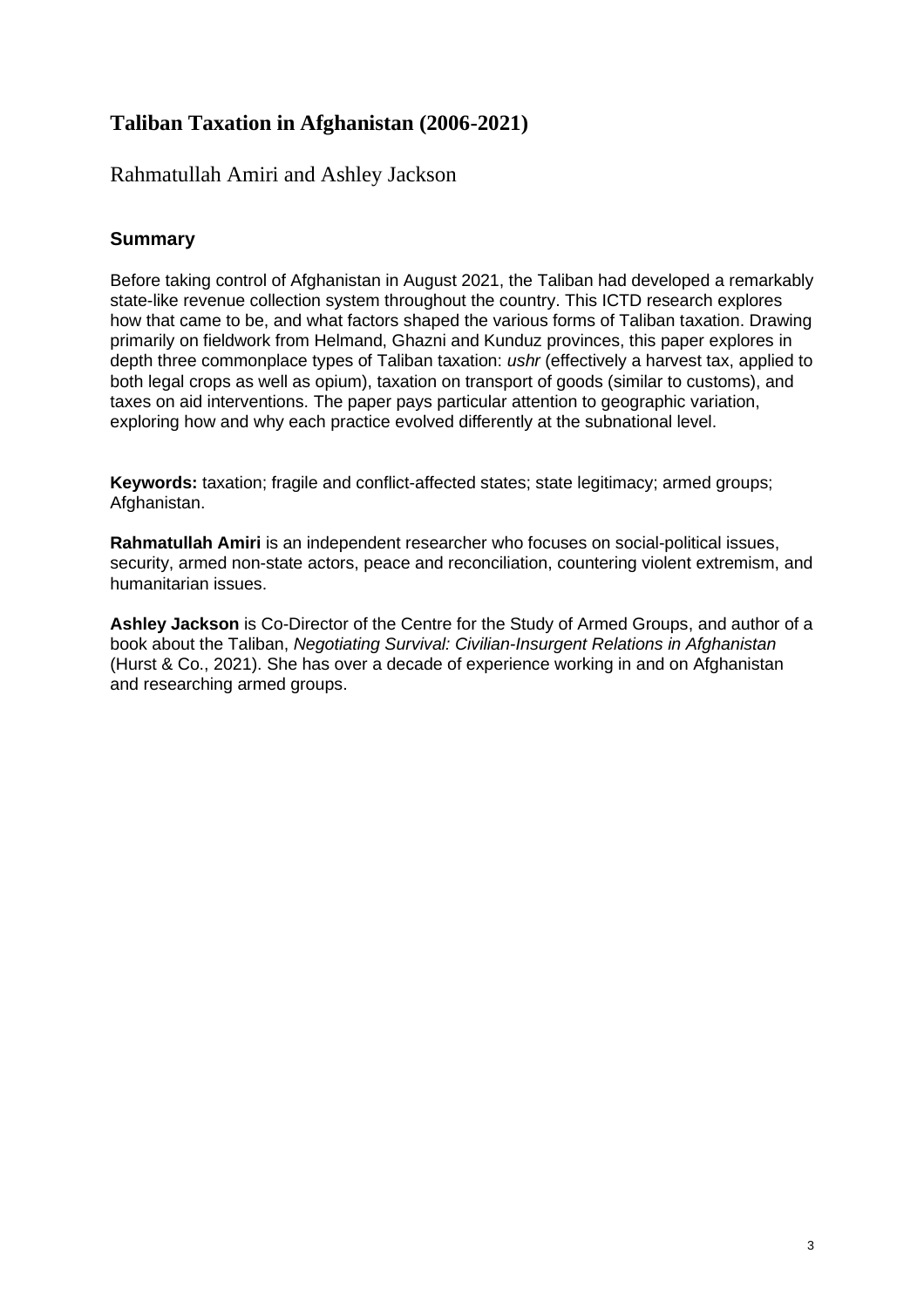## Contents

|              | Summary<br>Acknowledgements<br>Acronyms and terminology |                                                                                                                                                                                                                                                                                                                                                                                        | 3<br>5<br>5                                                    |
|--------------|---------------------------------------------------------|----------------------------------------------------------------------------------------------------------------------------------------------------------------------------------------------------------------------------------------------------------------------------------------------------------------------------------------------------------------------------------------|----------------------------------------------------------------|
| 1            | 1.1                                                     | <b>Introduction</b><br>Methodology                                                                                                                                                                                                                                                                                                                                                     | 6<br>6                                                         |
| $\mathbf{2}$ | 2.1<br>2.2                                              | <b>Taxation and the evolution of Taliban control</b><br>Early practices to extract revenue<br>Taliban institution-building and challenges<br>2.2.1 First and second waves: ad hoc practices, piecemeal reforms<br>and symbolic structures<br>2.2.2 Third wave: expansion, internal tensions and building an<br>insurgent tax system                                                    | 8<br>8<br>10<br>10<br>12                                       |
| 3            | 3.1<br>3.2<br>3.3                                       | <b>Taliban taxation practices</b><br>Ushr<br>3.1.1 Early efforts in Helmand and elsewhere<br>3.1.2 Formalising ushr<br>Customs<br>3.2.1 Tax rates, price lists and performative bureaucratisation<br>3.2.2 From commanders to customs officials<br>Taxes on aid<br>3.3.1 'Don't ask, don't tell'<br>3.3.2 Community acceptance<br>3.3.3 Registration and formalisation of aid taxation | 14<br>14<br>14<br>15<br>17<br>18<br>19<br>20<br>22<br>23<br>25 |
| 4            | <b>Discussion</b>                                       |                                                                                                                                                                                                                                                                                                                                                                                        |                                                                |
|              | <b>References</b>                                       |                                                                                                                                                                                                                                                                                                                                                                                        | 29                                                             |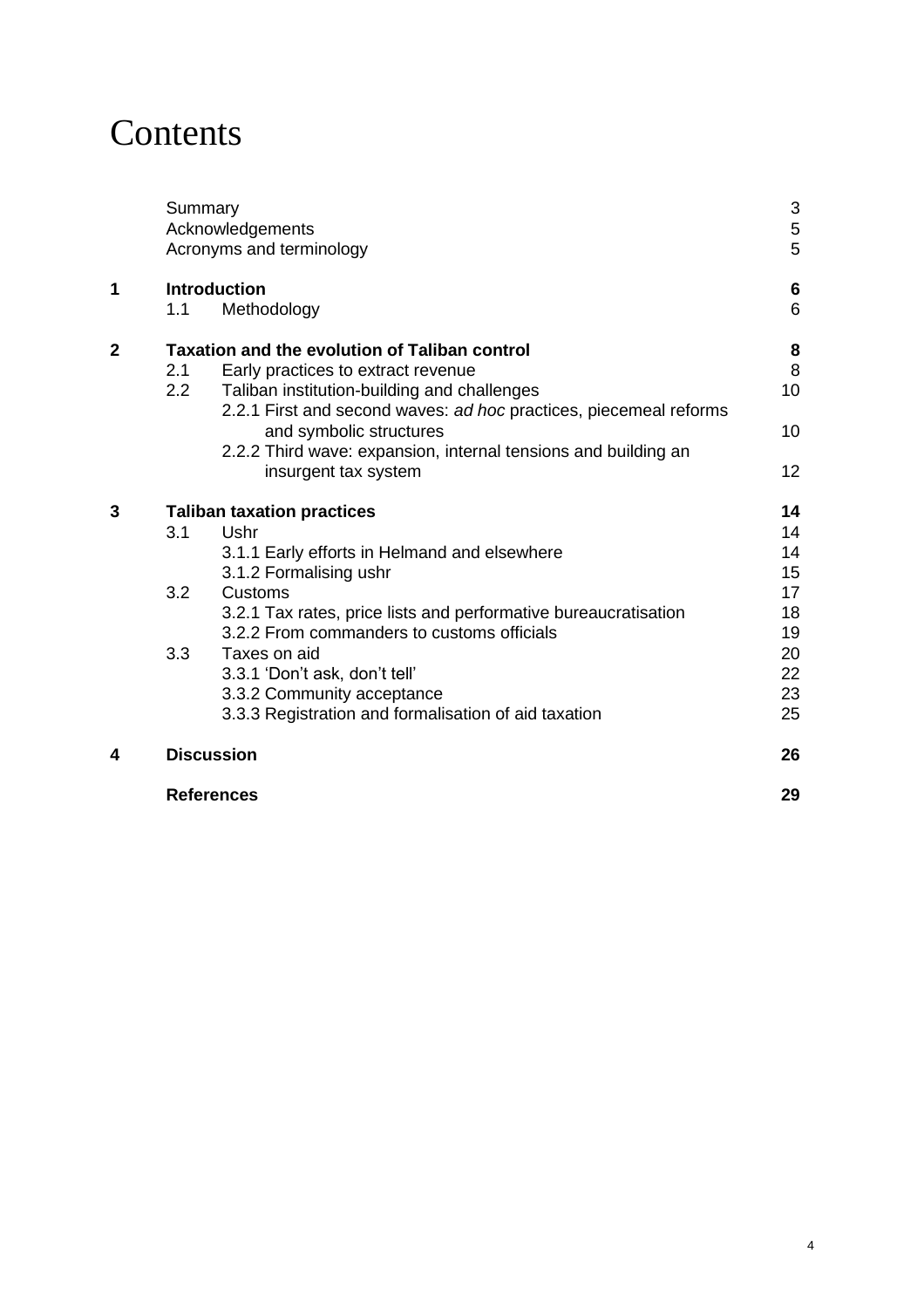## Acknowledgements

The authors wish to thank all those interviewed during this research, the two anonymous reviewers who provided comments on an earlier draft, and Vanessa van den Boogaard and Max Gallien for their support for this project.

## Acronyms and terminology

| <b>CCAP</b> | Citizens Charter Afghanistan Programme                                                                               |
|-------------|----------------------------------------------------------------------------------------------------------------------|
| <b>CDC</b>  | <b>Community Development Council</b>                                                                                 |
| ghanamat    | war booty                                                                                                            |
| halqa       | zone; group of provinces or subnational region                                                                       |
| haram       | forbidden                                                                                                            |
| hawala      | informal method of transferring money through a network of money brokers                                             |
| IEA         | <b>Islamic Emirate of Afghanistan</b>                                                                                |
| jerib       | unit of land measurement, roughly half an acre                                                                       |
| kariz       | irrigation canal or system                                                                                           |
| khudai-wass | practice of asking for assistance; 'whatever Allah bestows gives you the<br>strength to assist'                      |
| layha       | code of conduct, or policy                                                                                           |
| mahaz       | fighting unit or group                                                                                               |
| mann        | localised unit of measurement with variable equivalence to the metric system                                         |
| <b>NGO</b>  | non-governmental organisation                                                                                        |
| <b>NSP</b>  | <b>National Solidarity Programme</b>                                                                                 |
| sair        | localised unit of measurement with variable equivalence to the metric system                                         |
| Sara Qitta  | Red Units, often referred to as the equivalent of Taliban Special Forces                                             |
| shura       | council                                                                                                              |
| ushr        | traditionally 10 per cent of production or harvest                                                                   |
| zakat       | Muslim obligation to donate 2.5 per cent of their disposable income to the<br>poor; one of the five pillars of Islam |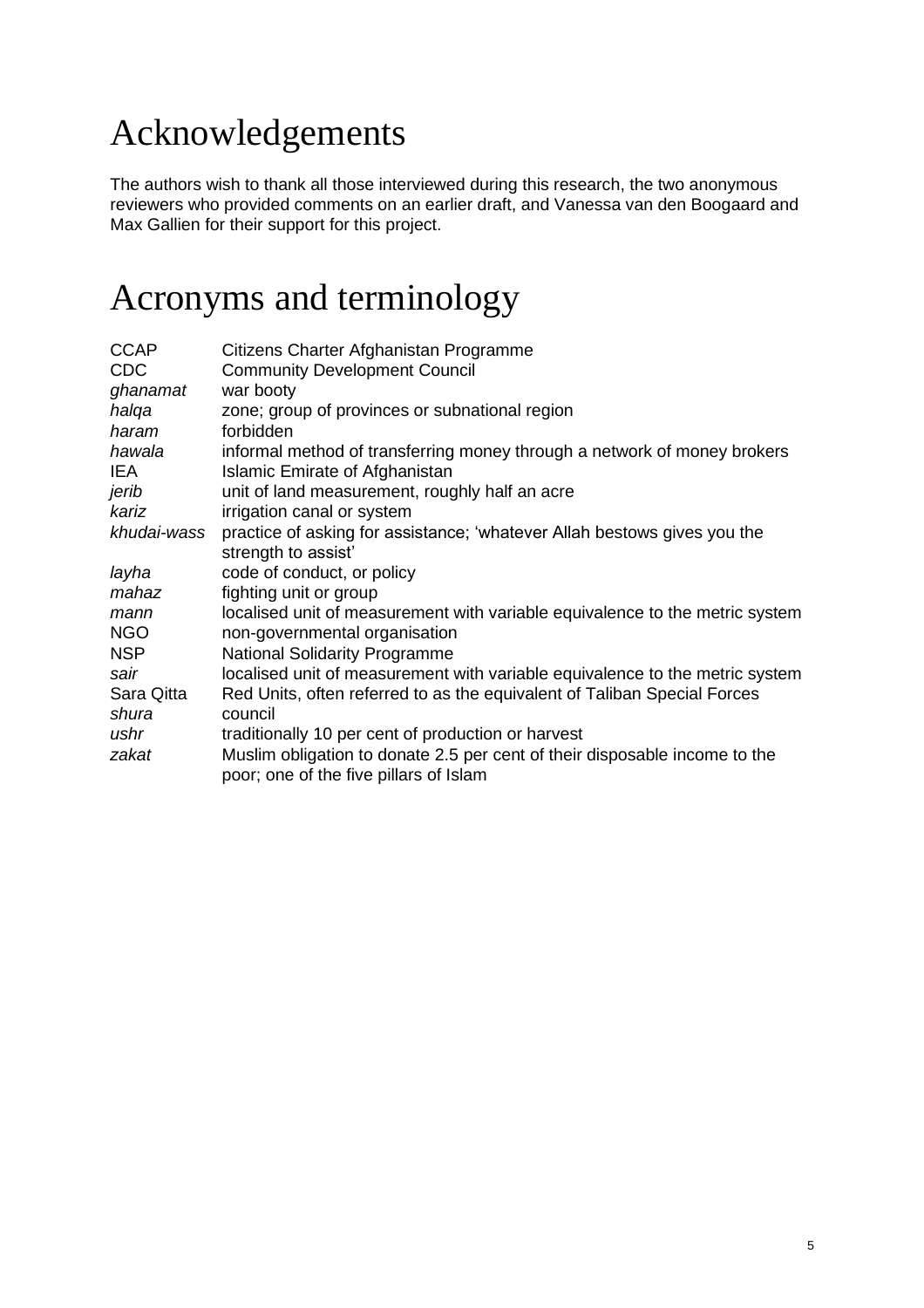# 1 Introduction

Before taking control of Afghanistan in August 2021, the Taliban had developed a remarkably state-like revenue collection system throughout the country. You need to go back to the early years of the insurgency to understand how this came to be. Local patterns of behaviour varied significantly at the outset because the Taliban evolved from the ground up. It was only several years later that the leadership coalesced and demonstrated clear and relatively consistent control over commanders on the ground.

This paper begins with an overview of the Taliban taxation system, tracing its evolution from the early days of the insurgency until just before they seized power in mid-August 2021. To better understand how these processes evolved on the ground, this paper then looks at three specific types of Taliban taxation: ushr, taxes on the transport of goods (which the Taliban referred to as customs), and taxation on aid. We pay special attention to variation, and exploring what these practices tell us about civilian-Taliban relations.

## **1.1 Methodology**

Given the operational and ethical constraints of the COVID-19 pandemic a relatively creative approach was used, leaning on both authors' prior work on the Taliban. The lead author is from southern Afghanistan, and has been researching these issues for nearly a decade. He had significant data on hand, gathered during other research in these areas, and could crosscheck and follow up. The co-author has done significant fieldwork on Taliban taxation in other provinces. The authors have jointly investigated various aspects of Taliban shadow governance.

The lead author compiled an initial dataset of past research interviews, focusing on three provinces (Kunduz in the north, Helmand in the south, and Ghazni in the south-east). These interviews had been conducted between January 2017 and July 2021 with Taliban commanders and fighters, civilians, businessmen, tribal elders, religious scholars, farmers, shopkeepers, those engaged in various drug smuggling activities, <sup>1</sup> and employees of international and national non-governmental organisations (NGOs). The interviews were loosely structured, focusing on the most relevant aspects of Taliban taxation to the specific interviewee. The pre-existing interviews usually covered seven themes relating to Taliban taxation: (1) extent and nature of Taliban taxation in that area; (2) justifications provided by the Taliban for taxation; (3) methods used by the Taliban to collect taxation; (4) local perception of and reaction to Taliban taxation; (5) NGOs', companies' and individuals' approaches and tactics when confronted with Taliban taxation; (6) variation of taxation between different regions and over time; and (7) Taliban tax collection related to customs.

The lead author then followed up with several individuals interviewed previously, and identified new interviewees to approach during the proposed research. These interviews strengthened and nuanced the analysis of the pre-existing data, and added insights into how these dynamics evolved. 'New' interviewees included elders, shopkeepers, farmers, midwives, aid workers, teachers, truck and taxi drivers, and business people.

A snowballing technique was used in the initial dataset, as well as in follow-up interviews. While a random sampling approach might have reduced the potential for bias and given a more representative set of interviewees, it was not advisable due to the risks of fieldwork and prevailing sensitivities. Asking strangers about Taliban activities would be very likely to

<sup>1</sup> The roles of those involved in poppy cultivation, sale, transport, etc. are complex and diverse. See Mansfield (2016).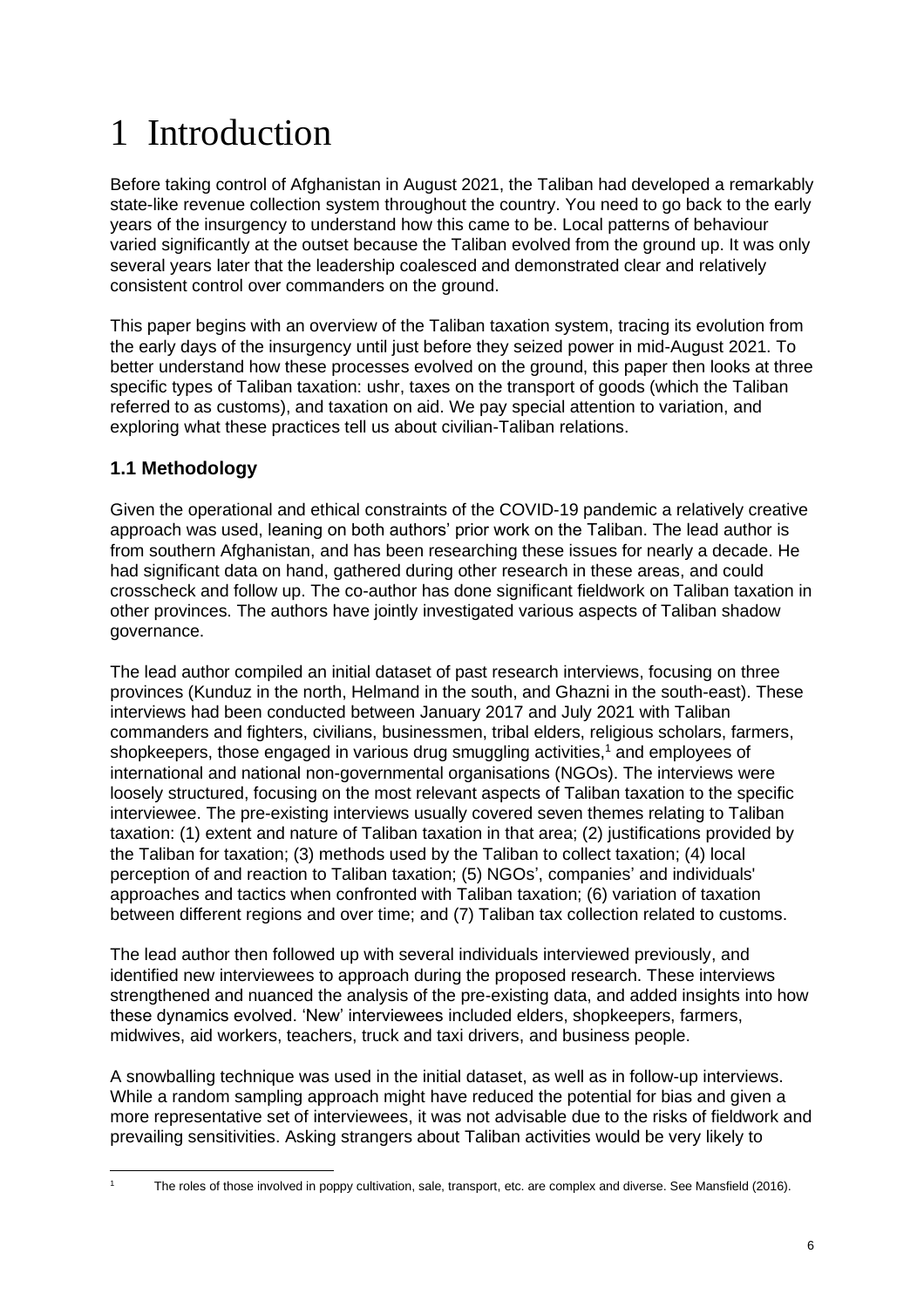arouse suspicion, and could put both the interviewee and researcher at risk. Relying on preexisting relations, or introductions via a trusted interlocutor, provided a measure of safety for both the researchers and the interviewees. Rigorous crosschecking helped mitigate potential bias.

We took a comparative look at taxation in three provinces to explore variation. The provinces were chosen in part based on the pre-existing dataset, but also because they are culturally, ethnically and economically distinct, with varied trajectories regarding the conflict and Taliban influence:

**Helmand:** Helmand was the Taliban stronghold in southern Afghanistan. Most of the Taliban senior leadership comes from Helmand, and it was one of the first provinces where the Taliban started taxation.

**Ghazni:** The eastern province of Ghazni also had a strong Taliban presence, but control had been more evenly split with the government. It is ethnically mixed, and taxation started relatively late in Ghazni. The Taliban nonetheless had instituted systematic taxes across the province by 2017 – even in areas under government control.

**Kunduz:** Kunduz was the Taliban stronghold in northern Afghanistan, and Taliban taxation extended into areas ostensibly under government control. Ethnically mixed and diverse, the Taliban have had to balance ethnic divisions and tensions. The roll-out of taxation has consequently been slower and more negotiable.

The authors drew on pre-existing key informant and Taliban interviews to sketch out the system at the national level, with remote follow-ups (primarily by phone). While not an exhaustive mapping, this shed light on how local practices fit with Taliban taxation writ large.

In addition to the pre-existing and follow-up interviews, the authors analysed a series of Taliban documents. These fell into roughly three categories:

- 1. *Official operational policies and documents*, including: taxation guides that Taliban tax collectors use to gauge payments; customs documents; official letters to individuals asking for money as taxation or 'donations'; paperwork from NGOs and private companies (including contracts) related to tax (agreements signed by both the NGO/contractor and the Taliban agreeing on the terms of tax); and taxation request letters/receipts.
- 2. *Articles published on Taliban websites*: some justify taxation, while others cover related issues, such as official Taliban reports of donation income or taxation revenue.
- 3. *Media reports*: although anecdotal and of varying comprehensiveness, local reporters and outlets covering case study and other provinces contained some helpful insights.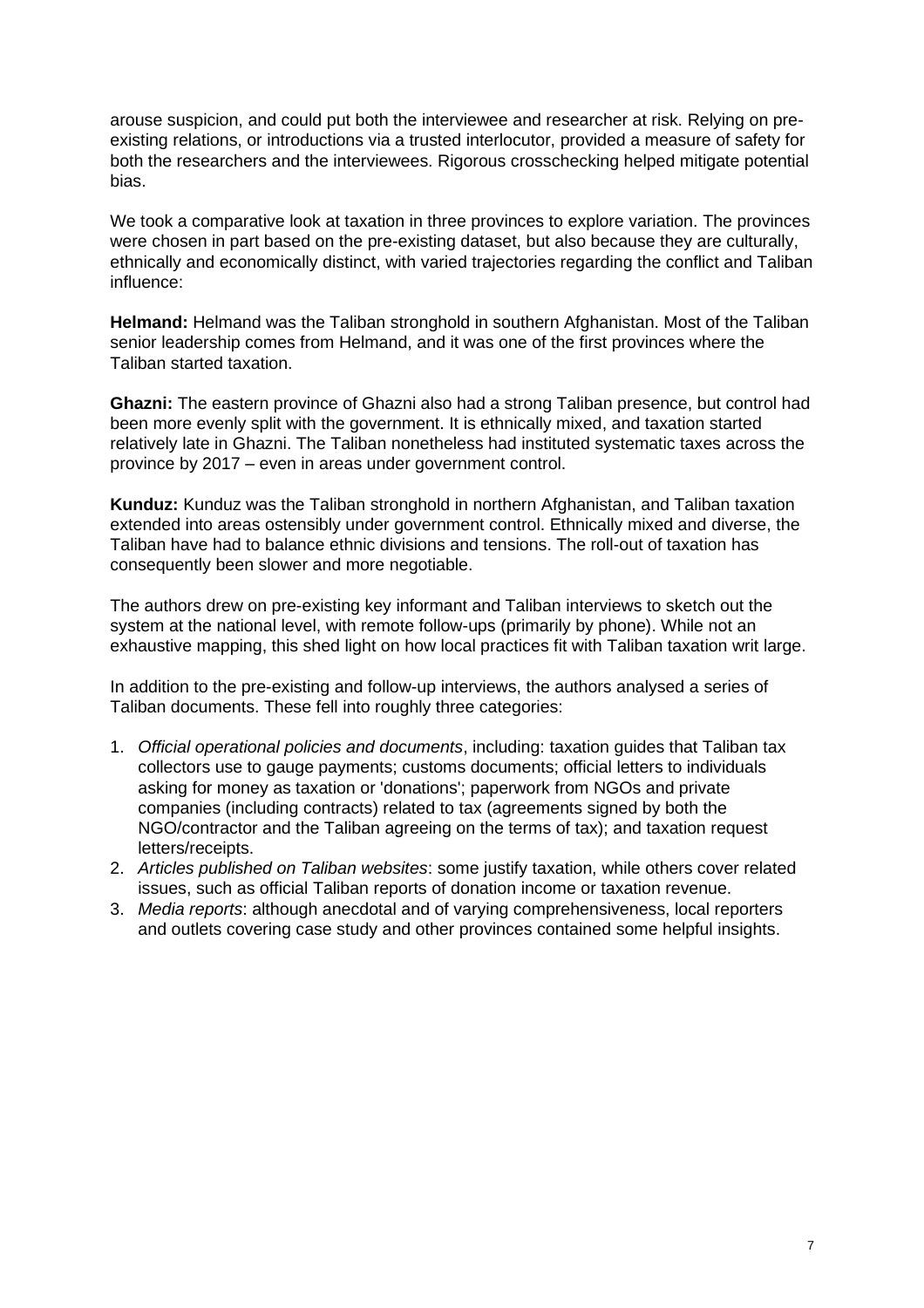## 2 Taxation and the evolution of Taliban control

### **2.1 Early practices to extract revenue**

Taliban fighters and commanders typically relied on a few trusted contacts who might provide shelter, support and financial donations when the insurgency started. They had relatively modest costs to cover at this point – motorcycles, vehicles, weapons, ammunition, communication radios, and fuel for motorbikes and cars – but the resources needed for the insurgency steadily increased. Military operations became increasingly frequent and costly, particularly from 2006 onwards. In this early period, the Taliban's practices to extract revenue fall into roughly three categories: voluntary donations, coerced donations, and extortion.

Voluntary donations came from relatives and friends of Taliban fighters and commanders, or those who donated because of sympathy or solidarity. Others – smugglers or those in the drug trade – contributed to the Taliban to hedge their bets; many worried about the future impact on their business if they refrained from giving support.<sup>2</sup> Most civilians, however, did not give money to the Taliban. With voluntary contributions only covering a small proportion of the funds needed, the Taliban turned to intimidation.<sup>3</sup> Unlike a request for donations, the Taliban learned that few dared to refuse a Taliban demand outright.

These coerced donations did not usually involve direct threats, but people felt there would be negative repercussions if they refused to pay. Interviewees were clear that while the Taliban might not immediately hurt someone who refused to pay, they could create problems for them. Few were willing to risk this, especially as time went on and the Taliban expanded/ consolidated their influence/control over the Afghan countryside.

The Taliban's primary justification for extracting resources was jihad. Jihad was presented first as an armed struggle, but also as something civilians were obliged to support financially and materially. Its core membership, particularly at this point, had a high concentration of religious scholars and mullahs, and this shaped the ways in which local resources were extracted. The Taliban might, for example, preach in a mosque and ask for donations.

The Taliban also drew on specific elements of Afghan society, norms and culture to justify their demands to civilians. One such concept was *khudai-wass* (whatever Allah bestows gives you the strength to assist). This is an open request for resources, where the amount of money or form of support is left open. Historically different groups relied on this mechanism to seek help from their communities in hard times. It is also a means through which religious students studying at the local madrassa seek help from the surrounding community. Some people cannot donate at all, and that is acceptable, but those with means are expected to contribute. Giving was not quite voluntary in the Taliban's use of this practice. Taliban intimidation and fear of retaliation compelled people to donate. The Taliban couched their coercion in recognised and accepted practices of mutual support.

This included key businessmen in Pakistan and the Gulf countries, who likely did so to preemptively protect their own business interests in the fragile political environment. Sometimes rich businessmen would donate cash to top commanders, mid-level commanders or lower-level commanders in Pakistan or Afghanistan. From 2004 to 2008, these donations mainly originated in Pakistan and the Gulf countries.

<sup>3</sup> In interviews, people drew a link between civilians' initial reluctance to donate and the emergence of more coercive Taliban practices (ultimately laying the groundwork for later taxation practices).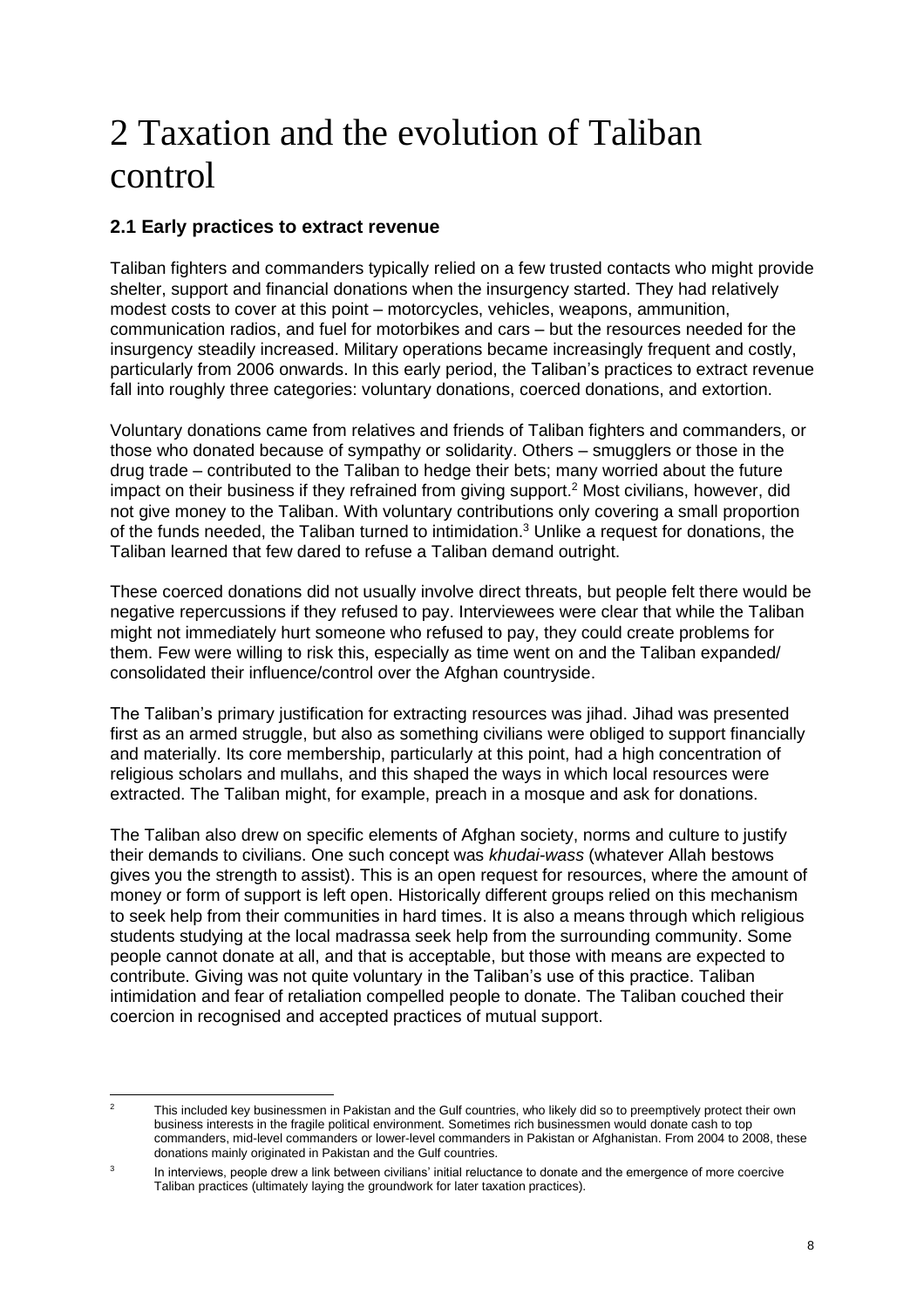An interesting aspect is that most civilians interviewed did not see the Taliban – or most Taliban – as using these funds for self-enrichment. Even if they resented the Taliban's demands, they did not see the Taliban as corrupt or using these funds for self-gain. It is important to note that Taliban ideology revolves around self-sacrifice and piety. Taliban lore glorifies what they have been able to achieve with little support or resources (see Ludhianvi 2015; Zaeef 2010; Agha 2014). This undoubtedly influenced the manner of demands, their rhetoric and their behaviour, policing the bounds of what they could do and say in this regard.

Nevertheless, alongside all of this, extortion – direct verbal or written threats – was common. Extortion typically targeted specific types of people or organisations, including private companies and businesspeople, NGOs, contractors (particularly those working for the government or international forces), and government officials. It tended to be individually- or commander-driven, and the nature and extent of extortion were contextual. In the east and south-east, extortion was often connected to kidnapping or criminal activity that the Taliban did not directly claim (for fear of incurring the ire of communities). In the south, however, direct extortion has been more common. This is likely in part because community cohesion has typically been weaker, and the Taliban do not fear the same kind of backlash from this behaviour.<sup>4</sup>

Eventually, *ad hoc* taxation efforts began to surface. These were more routine and had a state-like veneer. Rather than ostensibly asking for a donation to their cause, the Taliban demanded – as an aspiring authority – that civilians were obliged to pay them. After Musa Qala fell to the Taliban in 2007, for example, the Taliban reportedly set up judiciary and local governance structures, and taxed local businesses to fund their efforts (Khan 2007). But this appears to have been a relatively isolated occurrence – the Taliban did not begin taxing the populace and the private sector in any organised way until years later.

One caveat is that taxes on land ownership emerged in several, mainly southern, provinces. For example, in summer 2008, the Taliban demanded Rs500<sup>5</sup> per *jerib* (roughly half an acre) across Marja district of Helmand province. The Taliban justified the tax in two ways: local commanders had run out of money for operations, and communities in the district had not 'voluntarily' contributed to the Taliban for some time. 6 In one sense, the Taliban rationalised their practices as taxing land to make up for a debt owed. In another, they were building on and adapting pre-existing traditions of taxation. In the south, these taxes were so profitable that local Taliban started taxing land whenever they were short of funds.<sup>7</sup> The practice spread to south-eastern and northern Afghanistan, but was reportedly less successful in these areas. $8$ 

The Taliban would adapt their ideological repertoire once they began to ask for taxes routinely. This is most evident in that they framed taxation in terms of Islamic norms, such as ushr (historically 10 per cent of whatever produce or harvest was brought to market, collected in kind or in cash, discussed in depth later in this paper) and *zakat* (a Muslim obligation to donate 2.5 per cent of their disposable income to the poor, and one of the five pillars of Islam). The Taliban co-opted these concepts to fit their needs. Islam, broadly

<sup>4</sup> For a more in-depth discussion of the regional differences in customary institutions and social capital vis-à-vis the Taliban, see Jackson and Amiri (2019) and Jackson (2021).

<sup>5</sup> US\$1 is roughly equivalent to Rs175.

<sup>6</sup> Interview with Taliban fighter, Helmand province, 7 January 2020.

<sup>7</sup> Interview with landowner, Kunduz province, 11 June 2019.

<sup>&</sup>lt;sup>8</sup> This practice continued, particularly in the south. As recently as mid-2020, the Taliban collected Rs2500 per jerib in Musa Qala district of Helmand province using a similar technique.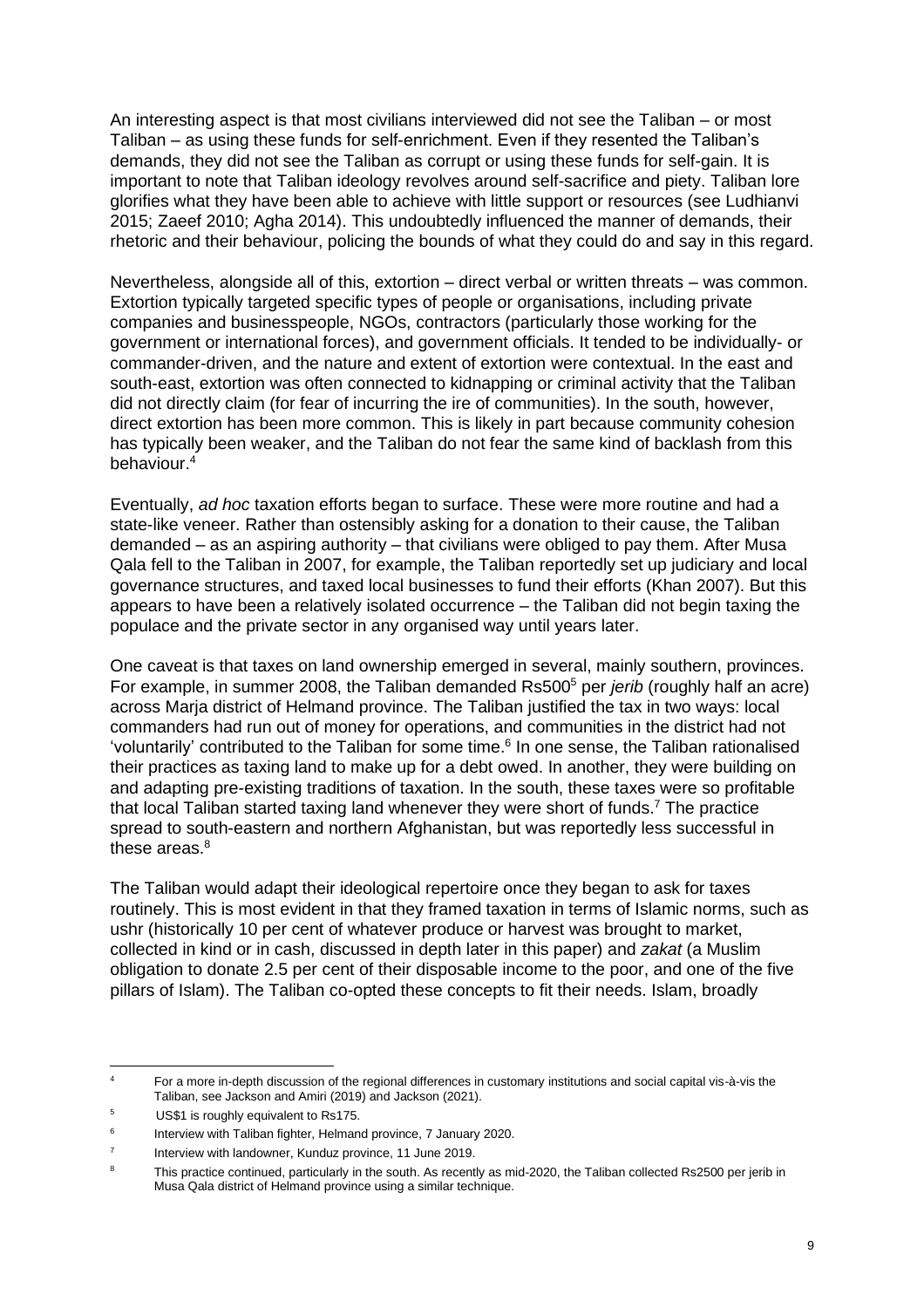speaking, does not permit the taxation of income, although it does allow taxes on wealth. $9$ Yet the Taliban's version of ushr seemingly taxes income, and the Taliban's version of zakat tended to support their war effort, not the poor and needy (see Jackson 2021 on zakat practices). But what these taxes applied to was often variable and fluid – even many years later, when the Taliban's system itself was far more predictable and organised.

## **2.2 Taliban institution-building and challenges**

Taliban taxes gradually became more commonplace, but this should not imply some overarching strategy in this respect – at least not yet. The movement was still largely atomised and disconnected. While various Taliban groups across the country drew from the same ideological frameworks and rhetorical repertoires, this was not a coherently organised or coordinated effort. The Taliban at different levels, in various places, were using an array of tax-like practices to extract revenue for different, complex ends.

The Taliban leadership, primarily based in Pakistan, focused on fundraising from sources outside Afghanistan, particularly in Pakistan and the Gulf (and to some degree from Afghan businessmen). Interviews with Taliban fighters indicated that they approached business people, religious leaders and others for resources, and that these resources only occasionally and sporadically trickled down to the field level. Meanwhile, commanders on the ground found ways to extract the revenue they needed to continue the fight. The insurgency itself was initially driven by largely autonomous *mahaz* (fighting groups). Early practices to extract resources were shaped from the ground up, influenced by the prerogatives of individual mahaz commanders, and thus varied significantly from place to place.

The leadership gradually imposed a structure, disempowering individual commanders and placing then-disparate Taliban ranks into a hierarchical command. As the authors have argued elsewhere,<sup>10</sup> the Taliban's process of institution-building can be seen as occurring in several waves:

- The *first wave* (roughly 2005-08) occurred as the insurgency began expanding its presence. It was marked by issuing regular Eid statements, transmitting key messages and rules to fighters, and the creation of the *layha* (code of conduct) for fighters around 2006.
- The *second wave*, beginning around 2009, was marked by growing territorial influence and subsequent military pressure on the Taliban during the US-led troop surge. The Taliban further elaborated their ideology, continued to build internal structures, and began to position itself as a shadow government.
- The *third wave* followed the drawdown of US troops in 2014 and the expansion of Taliban influence. The Taliban subsequently gained significant territorial influence, and developed increasingly sophisticated and coherent governing systems and policies.

#### *2.2.1 First and second waves: ad hoc practices, piecemeal reforms and symbolic structures*

Even as various Taliban commanders started to adopt early tax-like practices, the Taliban's lack of command and control quickly created problems with civilians and the movement as a whole.<sup>11</sup> One problem was that multiple commanders in a given place were often making

<sup>&</sup>lt;sup>9</sup> That said, there are a variety of practices and some ambiguity in different parts of the Islamic world about whether zakat should be levied on various forms of wealth or income.

<sup>10</sup> See Jackson and Amiri (2019).

<sup>&</sup>lt;sup>11</sup> These problems are not unique to the Taliban. See Wennmann (2011); Staniland (2012).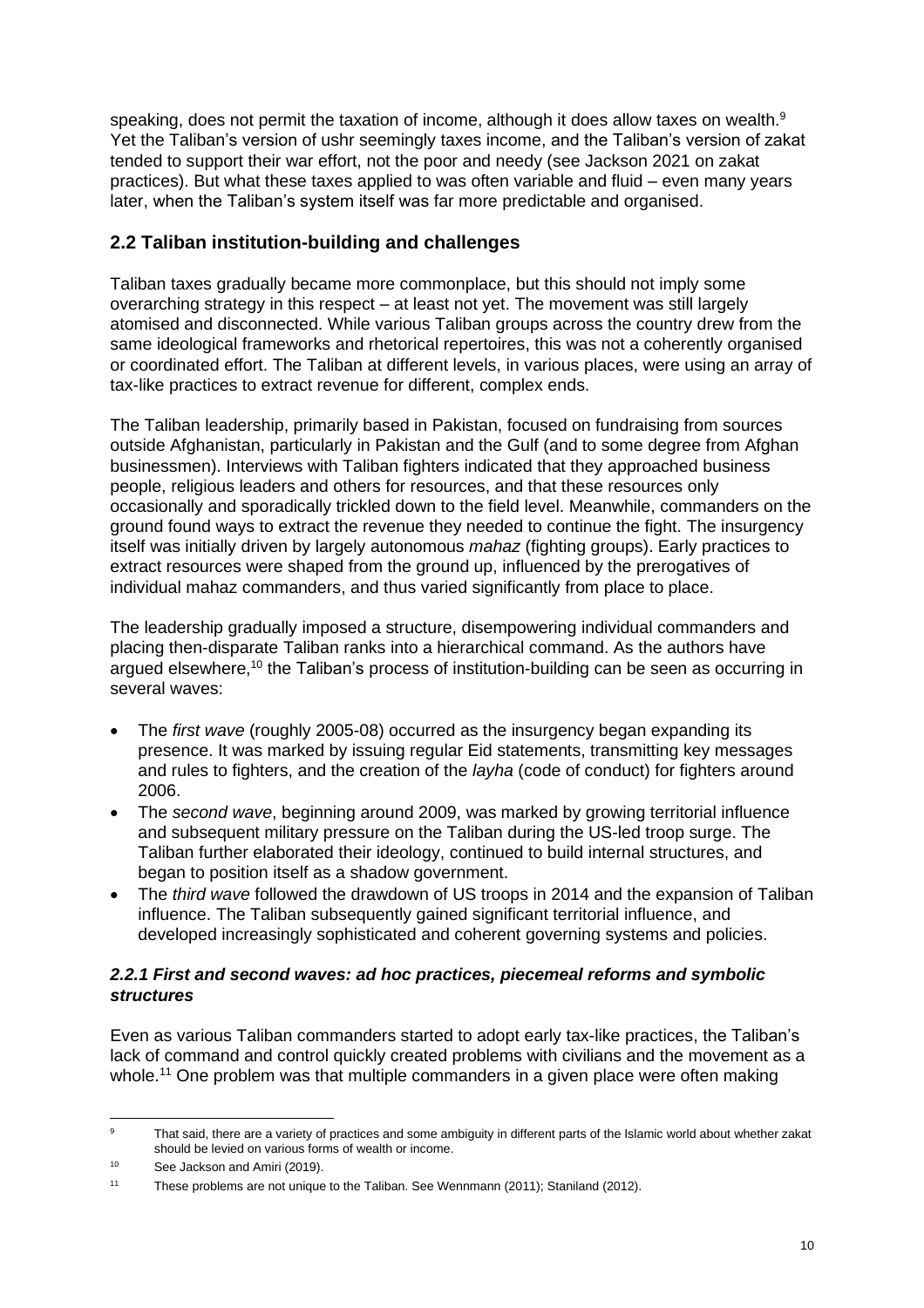competing financial demands. There was little clear territorial delineation among mahaz, and each wanted to extract as much revenue as possible. An affluent landowner might receive several letters or verbal requests from different commanders demanding money. Some split their payments among the commanders, hoping to keep all appeased. Bigger landowners and smugglers tended to be more selective – paying just one commander handsomely, and expecting them to insulate them from other demands. For example, a prominent money exchanger linked to Abdul Qayum Zakir (current acting Deputy Minister of Defense of the Islamic Emirate of Afghanistan) provided his payments directly to Zakir.<sup>12</sup> Nevertheless, the competition over resources created internal tensions and frustrated civilians.

The Taliban leadership started imposing rules to address these issues. A vital component of the first wave of reforms was the layha, issued around 2006. It contained provisions seeking to eliminate extortion and theft, stipulating that 'Mujahedin have no right to confiscate the money or personal possessions of the people' (quoted in Clark 2011: 25). It also prohibited bribery. The layha would have been transmitted to fighters on the ground, and, aside from Eid messages issued by Mullah Omar, it was the first clear, concrete guidance that all fighters would have received.

The Taliban then began to build subnational governance structures, introducing shadow provincial governors and district governors. While shadow governors' role coordinating military activities gave them some control over mahaz commanders (at least in theory), they were largely left out of collecting taxes and distributing funds. Power still lay with mahaz commanders, and the more powerful the commander, the more revenue they could extract. This was a virtuous circle that was hard to disrupt: the more money they collected, the greater their ability to recruit, arm and equip fighters, and the bigger their mahaz would become.

With the second wave of reforms, Taliban policies became more detailed, reflecting the leadership's desire to control revenue practices. The expanded 2009 layha contained the first explicit reference to taxation: 'The mujahedin of the Islamic Emirate shall not collect ushr, zakaat or donations from the people by force. People must be left free to give to whom they like' (Clark 2011: 22). The 2010 edition removed the last provision, replacing it with 'and if they gain money by collecting ushr and zakaat, they shall spend it on their lawful needs' (Clark 2011: 12). The leadership's efforts to control revenue extraction predictably created tensions with mahaz commanders on the ground, and within the Islamic Emirate as an emerging institution. The layha reflects an implicit bargain – the leadership set parameters on how money could be collected, but the money itself stayed with the local commanders. Typically, funds collected at district level went to the district commanders. If they collected a lot of money, they might share it with more senior commanders.<sup>13</sup> But even with this upward distribution, the money did not (yet) make it to a particular body, such as the Finance Commission, designated to collect, account for, and disperse funding centrally. 14

It is worth noting that up to this point, the Taliban probably did not see themselves as building a taxation system per se. At different levels across Afghanistan and Pakistan, the Taliban were still simply finding ways, largely disconnected from one another, to finance their military activities. The leadership attempted to set limits on how they could do this, mainly to avoid internal friction and alienating communities. In terms of reform, the leadership appears to have prioritised three things: (1) cultivating greater coherence among the diverse practices that had evolved on the ground; (2) strengthening the insurgency's nascent institutions and

<sup>&</sup>lt;sup>12</sup> Interview with former Taliban fighter, Helmand province, 2 October 2019.

<sup>&</sup>lt;sup>13</sup> Interview with Taliban commander, Ghazni province, 23 March 2020.

<sup>&</sup>lt;sup>14</sup> As the former Taliban Head of the Finance Commission noted in an interview in Kabul in 2018, at this point the commission primarily dealt with high-level donations and other forms of revenue extraction.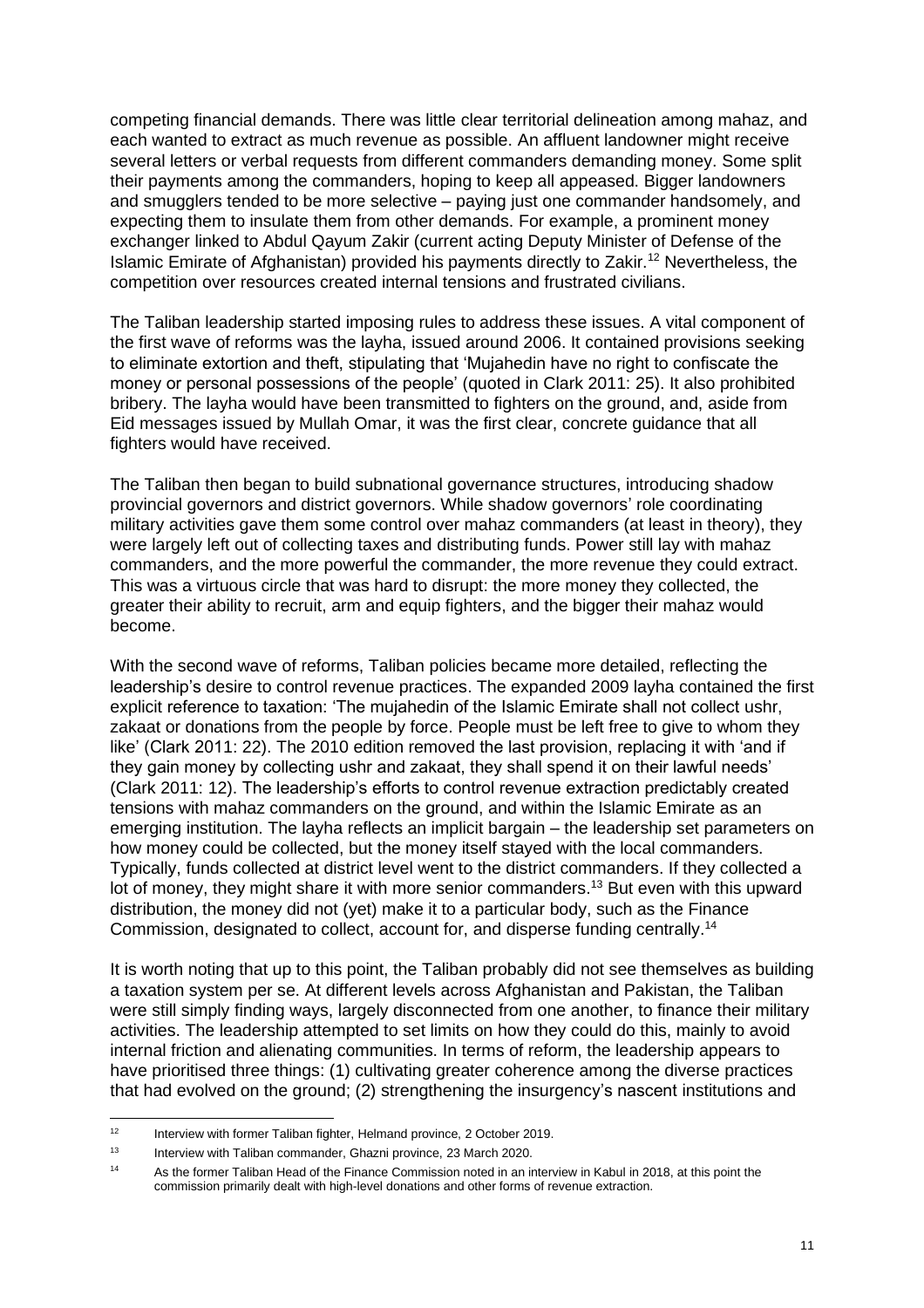command structures; and (3) discouraging counterproductive practices or behaviour, such as extortion or bribery, which undermined the movement's objectives and legitimacy.

### *2.2.2 Third wave: expansion, internal tensions and building an insurgent tax system*

The leadership, still primarily based in Pakistan, continued to try to enforce certain rules. But change met with resistance. Mahaz commanders still wanted autonomy and to continue collecting money for themselves. It was not until around 2014-2016 – after Mullah Akhtar Mansour assumed *de facto* control of the movement (he was then deputy to the Amir, Mullah Omar, but in reality the acting Amir) – that Taliban practices and structures started to coalesce into something more coherent. The changes relevant to taxation broadly fit into three categories: structural reforms, military shifts and resource redistribution.

One of Mansour's key structural reforms was the creation of the Red Units (Sara Qitta), elite military forces that take the lead in major military activities. The Red Units reported to both provincial governors and the Military Commission. In practice, they gave the provincial governors an elite fighting force at their disposal, separate to and above the mahaz. While the mahaz remained in place, much of their military decision-making power was progressively transferred to the Red Units. Alongside this, responsibilities for civilian governance, including taxation, gradually shifted to emerging shadow governance positions.

The introduction of the Red Units was, however, the real game-changer: they were a military counterweight to the mahaz commanders. This allowed provincial governors to assert control credibly. With the Red Units to keep them in check, the mahaz became more constrained and accountable to the provincial leadership. Some more powerful shadow governors, such as Mullah Salam in Kunduz and Mullah Manan in Helmand, were among the first and most successful in bringing smaller commanders to heel, and exerting control over taxation in their provinces. This created a precedent, and set a pattern for other shadow governors to emulate.

Mansour's reforms did not focus on taxation *per se*, but on creating clear military command structures and an insurgent bureaucracy to run shadow governance. The shift towards institutionalising taxation was a by-product of this, driven by shadow governors asserting themselves through the space created by reforms.

At the provincial level, this also played out through military shifts and offensives. A key example is when the Taliban recaptured significant territory in Helmand in 2015 and 2016. As they did so, the provincial leadership effectively reinforced a hierarchical command. They brought taxation under the provincial leadership, meaning that they could more strategically allocate resources to fund military efforts (rather than each mahaz individually collecting and allocating resources). <sup>15</sup> Ushr, or harvest tax, was a primary focus given Helmand's agricultural profitability (Helmand is one of the main poppy-producing provinces, but also produces wheat and other legal crops). While mahaz commanders were prohibited from collecting ushr or other taxes, they were still tacitly allowed to approach businessmen, landowners, and those involved in various aspects of the drug trade for money. Hence donations and bilateral support to individuals continued. This compromise likely kept Helmandi commanders from rebelling against the loss of income, and effectively allowed the Taliban provincial leadership to gain control of the major revenue streams for the first time.

This change was not linear or uniform across the country. It was characterised by different forces being exerted within the movement. For example, the provincial leadership faced

<sup>&</sup>lt;sup>15</sup> For more on this, see Amiri (2016).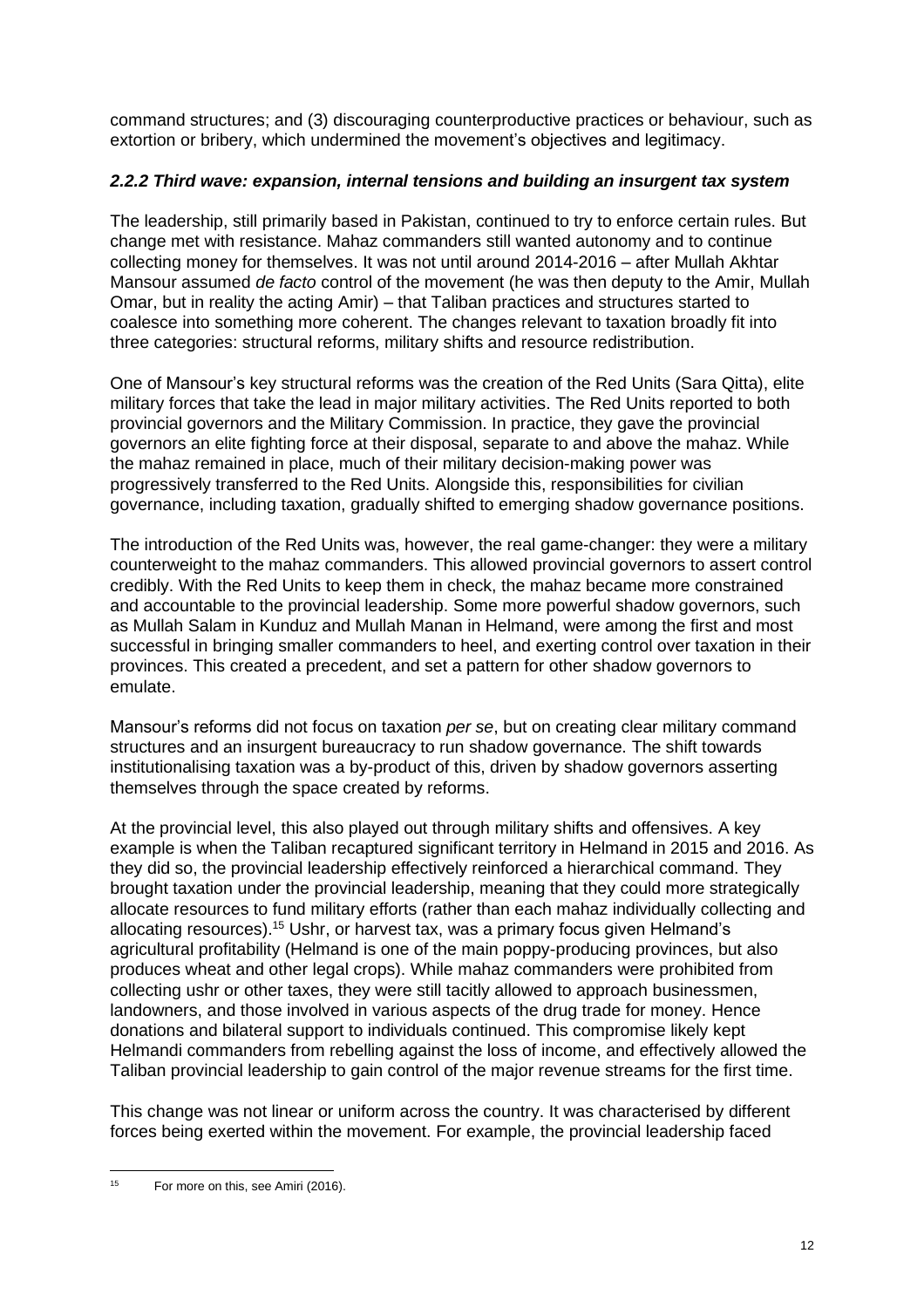more resistance from the mahaz in much of south-eastern and eastern Afghanistan. Unable to centralise revenue collection in their provinces, they instead focused on improving coordination and coherence. They set, for example, limits on how much fighters could collect, and tried to dictate how the money should be spent. Other aspects, such as providing 'official' Islamic Emirate of Afghanistan (IEA) notepads for tax receipts, were more performative and superficial, but nevertheless supported a veneer of coherence.

Redistribution of resources further reinforced command and control, as the Taliban top leadership began allocating money more predictably through the hierarchy. Both Halqa commanders (responsible for a group of provinces) and provincial governors began receiving more money from the leadership. Distributing cash downwards gave them more power over subordinate commanders, and took away some of their arguments about why the lower commanders needed to tax communities. Interviewees detailed how the Taliban shadow provincial governors redistributed money via their administrator or finance appointee to different fighting groups in Ghazni, Helmand, Paktia, Kunduz, and Uruzgan provinces. In Andar district of Ghazni, the procedure in 2019 was that a commander would approach the provincial governor for funds for a specific reason (ammunition, fuel, equipment or clothing). The governor would then issue a letter detailing the payment, along with the funds.

The Financial Commission gradually played a more significant role at the subnational level. By our estimate, the Financial Commission had representatives in 31 out of Afghanistan's 34 provinces by 2018.<sup>16</sup> The only provinces without Financial Commissions were Bamyan, Daikundi and Panjshir. In some provinces, the Taliban had Financial Commission staff for the entire province. However, there were some provinces, such as Parwan, where the Financial Commission consisted of one person covering only one district. The Taliban appears to have wanted to have tax officials in each district.

In reality, local commanders and fighters were tasked with tax collection whenever a minimum presence was established. Some places were more organised than others. At the more organised end of the spectrum, Financial Commission officials were stationed in villages close to Ghazni City, collecting taxes from Ghazni City bazaar. They kept lists of the businesses in the bazaar, and anyone refusing to pay faced threats of violence. There were fixed rates in some provinces. Shops in Andar district of Ghazni were annually taxed around Rs1,000, while shopkeepers in some areas of Kunduz reportedly paid around Afs600- Afs700<sup>17</sup> per month, approximately US\$8-US\$9 (Muzhary 2019; Sediqi 2018). By 2019, most businesses, ranging from shops in the bazaar to private clinics, were routinely taxed a percentage of their income, including in district centres and cities not commonly considered under Taliban control (Lashkargar, Kunduz City, Ghazni City, and even parts of Kabul).

It took the Taliban more than a decade to implement the structural changes briefly outlined above. Even then there was local variation and continued resistance from mahaz commanders. The Taliban leadership was careful not to push reform too hard or too quickly, conscious that the institutions they were attempting to build would be worthless if the effort created disunity and internal strife.<sup>18</sup> But this push for coherence increased Taliban revenue and efficiency, and more regular, realistic tax demands reduced civilian antagonism.

One caveat is that extortion continued – albeit to a lesser degree, and the Taliban occasionally took action against those who extorted from civilians. For example, researchers

<sup>&</sup>lt;sup>16</sup> These officials effectively oversaw revenue collection, although others outside the Financial Commission were often involved in day-to-day tax collection and related activities.

<sup>17</sup> At the time of writing, US\$1 was roughly equivalent to Afs76.

<sup>&</sup>lt;sup>18</sup> Interview with Taliban commander, Paktia province, 20 July 2020; interview with key civilian official within Taliban, Ghazni province, 27 November 2020.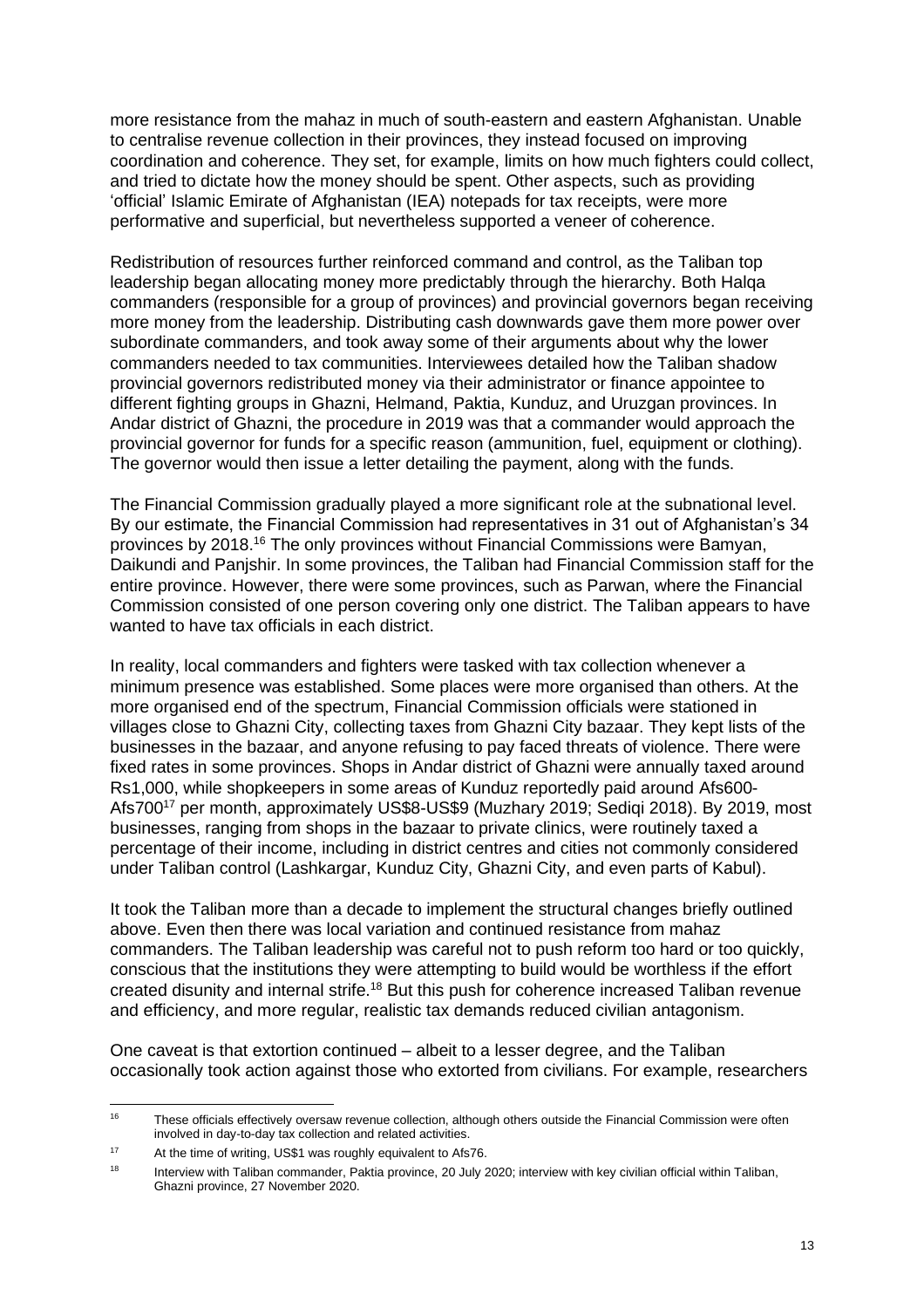verified various incidents in which the Taliban arrested a couple of Taliban commanders who kidnapped and extorted money.<sup>19</sup> Extortion was more common at the front line and in predominantly government areas (as opposed to areas where the Taliban had more control). For example, in 2020 and the first half of 2021, the Taliban routinely extorted former international military contractors in Kandahar City. 20

Over time the Taliban's practices and justifications gradually shifted towards presenting itself as a legitimate state-in-waiting. They increasingly argued that, as the governing entity, raising taxation was one of their rights. To some degree, legitimacy arguments were part of taxation all along. In the early years, Taliban commanders used coercively extracted revenue as proof of popular support. But as time went on this discourse evolved and became more sophisticated. Particularly given the perceived poor performance of the incumbent government's collection of taxes, the Taliban took pride in showing off its efforts – something detailed further in the next section's exploration of the Taliban's various taxation practices.

## 3 Taliban taxation practices

While tensions inside the Taliban shaped taxation practices, so did external dynamics including the nature of economic activity in a given area, the degree of military pressure and historical taxation practices. In particular, the insurgency had to be careful not to provoke too much civilian discontent. Taliban fighters and commanders were primarily from the areas where they operated, and they took into account what they felt would be accepted by the community. This meant that NGOs, farmers, businessmen and ordinary Afghans could – and did – influence and negotiate Taliban demands. For example, in some areas, communities refused to pay – or found ways to avoid – taxes until very late into the insurgency. In areas like these, the fear of the community turning against them had a more significant influence. How civilian-insurgent relations and other external factors shaped Taliban practices is explored through an in-depth look at three specific types of taxation: ushr, customs and taxes on aid.

## **3.1 Ushr**

### *3.1.1 Early efforts in Helmand and elsewhere*

Ushr was one of the first recognisable Taliban tax practices. Drawing on the Islamic tradition of ushr collection, the Taliban used 'ushr' to describe a range of taxes on production and income. In many ways, ushr was a catch-all for certain types of practice, rather than a clearly defined tax per se. Relatively stable territorial presence was important, especially early on. In areas like Kandahar and Helmand, tax collection started earlier and has been somewhat more consistent due to the Taliban's ability to maintain a presence (even in periods when they were pushed back by counter-offensives and operating from the shadows). Elsewhere (e.g. in Zabul), ushr was initiated later and collected less regularly, given the relative lack of a stable presence.

In Helmand, people recalled Taliban fighters asking for money from time to time, usually around the harvest seasons, as early as 2006. They did not call it ushr, but instead referred to it as 'assistance' or 'help in the way of Allah'. What was asked for and how frequently were

<sup>19</sup> Interview with ex-Taliban commander, Helmand province, 30 December 2020.

<sup>&</sup>lt;sup>20</sup> Interview with representative of key businessman who negotiated with Taliban, Kandahar City, 13 May, 4 July 2021; interview with clerk of the contractor, 20 May 2021.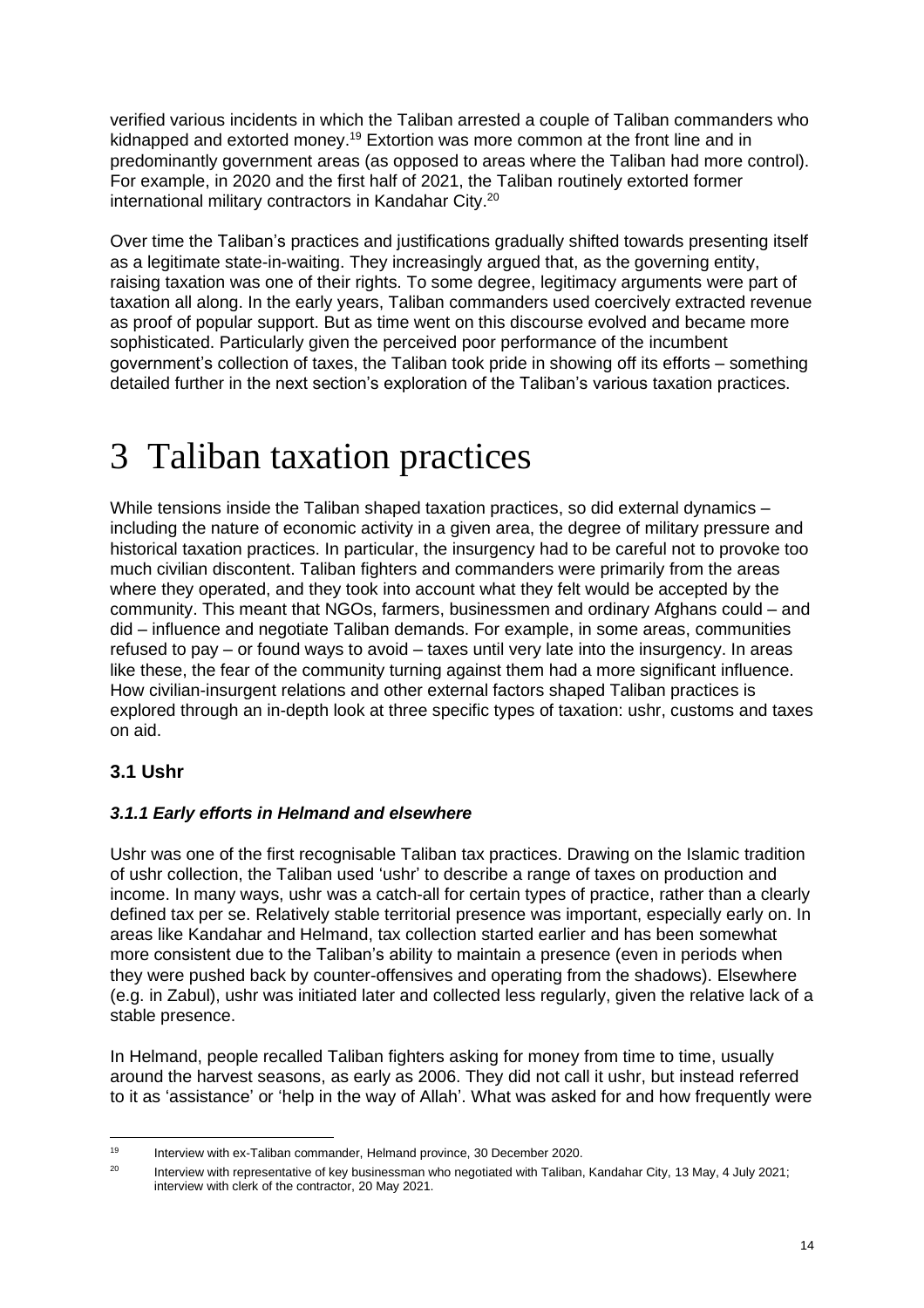shaped by several factors. Fighting and extracting revenue were very interconnected at this point, with a need to balance and sequence these activities. A large offensive might necessitate a funding drive before it, as well as afterwards to replenish resources. However, the Taliban had to be mindful of the civilians' ability to pay, and the risk of pushing them too hard. Helmandi Taliban, largely fighting among and governing their own communities,<sup>21</sup> knew which villages were richer or poorer, and the success of the harvest or other economic conditions. They also understood the extent of community sympathy for the Taliban, and where they had the most leverage. The Taliban was also careful to make demands just after harvest, when communities would have the most cash. Over time these practices appear to have coalesced into ushr.

The Taliban did not usually directly indicate that ushr payment was compulsory. There were unspoken consequences for those who did not pay, but the Taliban was careful, particularly with more powerful targets such as big business or landowners, to present it as a request and payment as voluntary. A businessman who paid ushr for 15 years in Musa Qala district of Helmand said that, while they might have drawn the concept from Islam, the Taliban could not offer a compelling religious justification to make it compulsory.

While the very poor could often get exemptions, businessmen and landowners were perhaps in the most advantageous position to negotiate: their money and power meant they could be selective about how, when and to whom they paid. Payments of this sort were often given on an as-needed basis. In an ongoing patronage relationship, the Taliban might not even directly articulate their demands. A series of visits from a commander – ostensibly social in nature – might signal he wanted a significant payment. One businessman interviewed chose three specific commanders to support, meaning that if anyone were to ask him for money or create problems for him, he expected those commanders to deal it.<sup>22</sup> This was, of course, an informal arrangement, driven more by assumptions than verbal guarantees.

Ushr was not as extensive or important elsewhere as in Helmand, where agriculture is highly profitable. Helmand's irrigated farmlands have produced much of Afghanistan's poppy crop, and recent innovations and new technology (such as solar panels) have turned vast fallow or un-farmable areas into productive land (see Mansfield 2020). Much of the newly productive land yielded poppy. Land ownership patterns in Ghazni differ from those in Helmand, and agriculture mostly focuses on orchards or vegetables. Ushr is far less profitable, and started later in Ghazni. This may partly also be due to the relative strength of customary institutions in Ghazni, which were better than those in Helmand at mediating Taliban demands.

### *3.1.2 Formalising ushr*

Given the importance of having a stable presence, the Taliban's efforts in Helmand suffered a serious setback when the US-led military surge started in late 2009.<sup>23</sup> Ushr collection continued when and where possible, but the Taliban used more direct threats and violence to compel payment. For example, after the surge, many residents living under government control in Musa Qala, Nawzad, Sangin and Gereshk districts of Helmand said they still paid Taliban ushr requests. The Taliban were local, they knew the communities, and civilians

<sup>&</sup>lt;sup>21</sup> There were no clearly defined boundaries among the Taliban commanders regarding revenue collection, at least not until 2010, but a *de facto* division based on their military footprint in a given area.

<sup>&</sup>lt;sup>22</sup> Interview with a landowner, Helmand province, 17 January 2020; interview with a Taliban Commander, Kunduz province, 13 July 2019.

<sup>&</sup>lt;sup>23</sup> This included southern locations where taxation had become more routine, such as Kandahar, Helmand, and Uruzgan, but also provinces in the north and east, such as Kunduz, Baghlan and Ghazni province, where the Taliban had begun to establish more tax-like practices.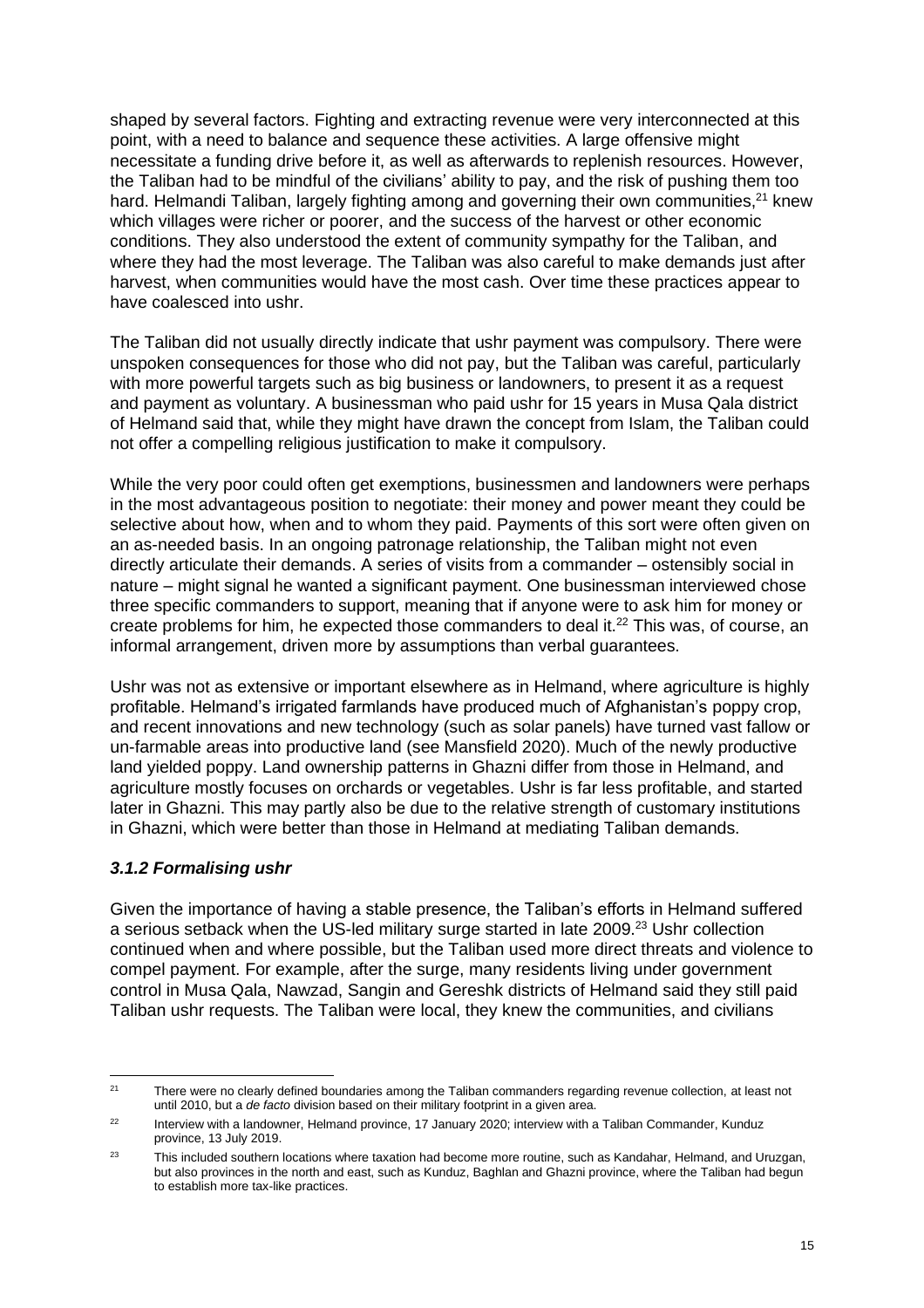feared what would happen if and when the Taliban regained influence. Indeed, some of those who did not pay were attacked.<sup>24</sup>

As the Taliban rebounded from 2014 onwards (after the end of the surge and a significant reduction in international forces), the Taliban started collecting ushr in more consistent and recognisable ways. In Helmand, the Taliban appointed commissions to collect money at the district level. In Ghazni, each commander collected ushr, as they had in the past, but they were now explicitly assigned designated territories (unlike in the past). In Kunduz, the Taliban leadership collected the money via specific commissions (the commission in charge of mines collected taxes on mines, the commission designated to deal with NGOs collected taxes on NGOs, etc.).

Ushr slowly became more predictable. Whereas in the past people had been asked for ushr repeatedly, alongside donations and other payments, the Taliban now tended only to tax the main harvest – meaning that most farmers paid at a fixed time each year. This made it easier for civilians to anticipate and prepare for.<sup>25</sup> Typically, the Taliban would allow people to pay in cash or in kind (cash being the preference; in kind, such as a portion of a harvest, being more common in poorer or more remote rural areas, or with opium cultivation). *How* they calculated ushr appears to have been variable and difficult to break down. In some cases, the Taliban based their tax on land ownership, but in others on an estimate of harvest or other productive income. There does not appear to have been standard practice, perhaps in recognition of the diversity of conditions, and local commanders' need to retain flexibility in dealing with different taxpayers:

- *Taxing harvest*: The 10 per cent harvest tax has been applied to a range of products, but particularly agricultural products. The Taliban use *mann*<sup>26</sup> as a unit for weight reference. If a farmer harvested 100 mann, the Taliban take 10 mann (or the equivalent value in cash).
- *Taxing land:* The Taliban have typically used land as a measure for taxation on agriculture, particularly opium-producing land in Helmand. The Taliban use the jerib count (one jerib equals roughly half an acre) as a basis for tax. For example, in 2020, the Taliban set 2 *sair* of opium per jerib; if a farmer had 10 jerib, he would have to pay 20 sair of opium.

But even this was subject to exceptions, particularly when there has been a drought or crop diseases. For example, in 2020, the Taliban used the jerib system to collect taxes in Helmand province, with Rs1,600 to be collected per jerib. In this and other ways, the Taliban's understanding of the local context informed their practices. The Taliban prioritised opium taxation in Helmand. Informants said that the poppy tax rate was sometimes double that of wheat. The Taliban were mindful that wheat, unlike opium, is often raised for subsistence. It is also reasonable to conclude that the Taliban focused on opium simply because taxing it was more profitable. Profit from poppy made the Helmandi Taliban among the most well-resourced and powerful among the Taliban ranks.

This profitability probably contributed to the Taliban developing more coherent and sophisticated central systems for collecting ushr. During harvest seasons, ushr (in kind) is collected by specifically assigned individuals working under an ushr collection commission,

<sup>&</sup>lt;sup>24</sup> One example is in Marja district, considered rather secure in 2011, where one of the people refusing to pay was attacked. Interview tribal elder, Helmand province, 18 March 2018.

 $25$  As outlined in the preceding section, the Taliban continued to draw on rich patrons and other wealthy individuals on a more *ad hoc* basis, but this – at least in their view – fell outside the realm of official taxation.

<sup>&</sup>lt;sup>26</sup> One mann, as it translates into kilogrammes, differs across Afghanistan. For example, 1 mann equals 4.5 kg in southern Afghanistan, but 4 kg in Herat province in the west, and 7 kg in Kabul.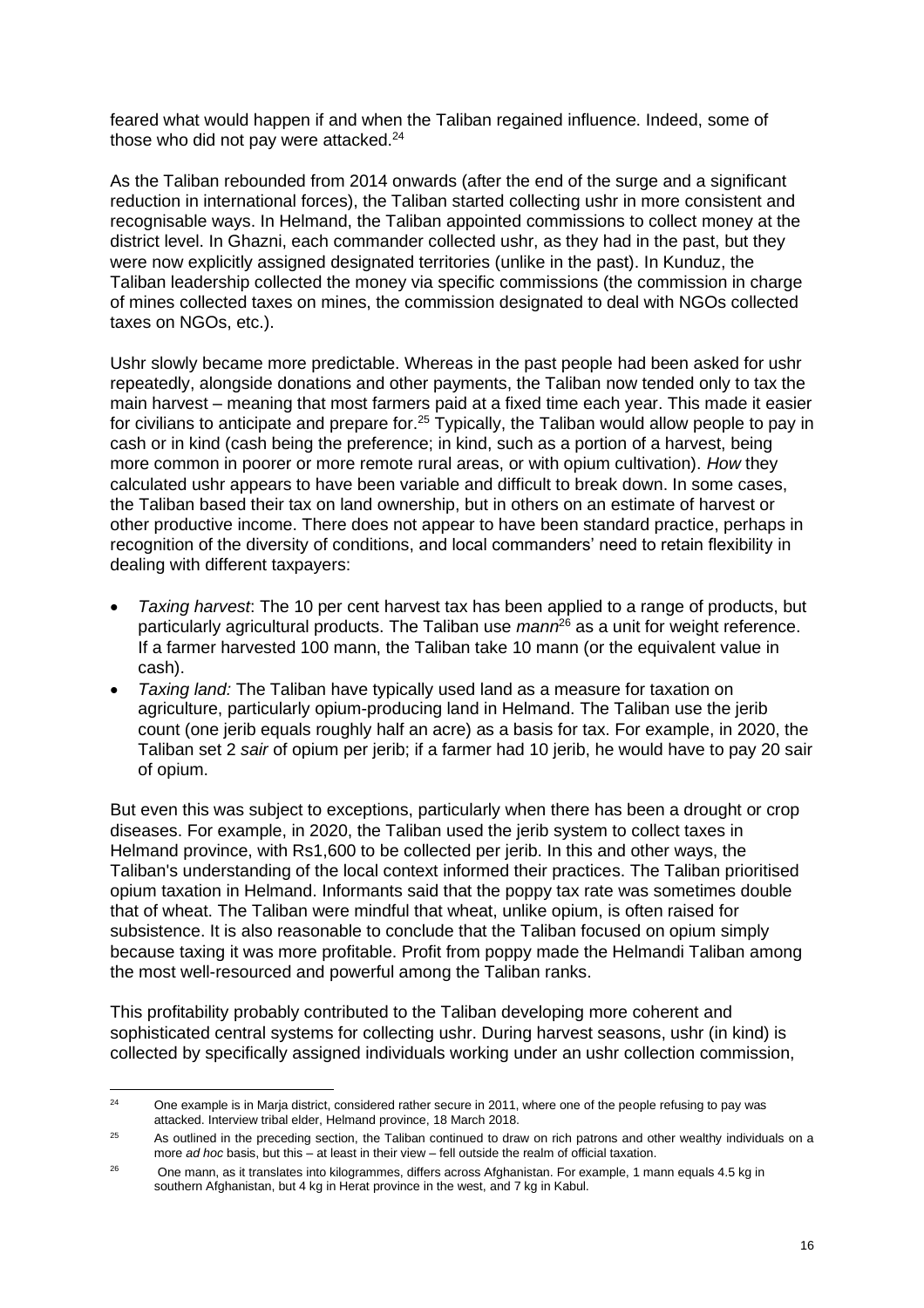led by the district governor or provincial governor. After the harvest, the district leadership, in coordination with the provincial governor, sold poppy in the market when and as funds were needed. The money was distributed downwards and spread among sub-commanders, known as delgai commanders.

In Ghazni, where poppy was not widely cultivated, procedures varied across Taliban areas. In some places, the Taliban person responsible for collecting ushr announced via the mosque's loudspeakers that everyone must come to the mosque to discuss the tax. People would then come to the mosque, pay their taxes, and the Taliban tax collector issued them with a receipt. In others, the Taliban circulated a letter warning people to prepare and deliver their tax payments to a designated person in the area (such as a shopkeeper or elder). The district governor would then send the funds to the provincial governor.

### **3.2 Customs**

The beginnings of the Taliban's various taxes on the transport of goods and people are, again, difficult to pinpoint. More *ad hoc* forms of checkpoint-based or roving extortion gradually coalesced into more formal practices, governed by more coherent directives from the insurgency leadership. The most profitable of these taxes was referred to as customs by the Taliban, a tax on the movement of any goods for sale on roads or near to border crossings.

To tax in this way, the Taliban needed to establish a degree of stable territorial presence – far more so than was the case with ushr. They needed to control major roads, almost entirely held by the government and defended by Afghan and international forces until late in the insurgency. If the Taliban set up checkpoints on major roads, particularly Highway 1 (the ring road linking key cities across the country with the capital, Kabul), they were likely to be attacked. Interviewees, for example, recounted airstrikes targeting checkpoints in Ghazni and Farah. Collecting ushr in rural villages already under Taliban influence, by contrast, did not arouse that kind of attention. When the Taliban were pushed back from major roads and borders, they lost the ability to tax in this way. That was not necessarily true with ushr, as the Taliban could still extract some payment from communities when in the shadows.

While higher risk than ushr, customs checkpoints also yielded higher rewards. In late 2017, the Taliban's checkpoints on the road between Herat and Kandahar provinces were frequently targeted by airstrikes and raids. But, whenever the Taliban could operate these checkpoints, they yielded vast sums of revenue.<sup>27</sup> Similar dynamics played out in much of northern Afghanistan, where the tug of war between Taliban and government control was more volatile. For example, in Baghlan, the site of an important transit route between Kabul and the north, the Taliban began a concerted effort to tax commercial transport around 2016. But it was not until late 2019, when they gained more or less complete control of the Cheshmeshire area of Dand-e-Ghori district of Baghlan (a key transit route) and established a stable presence in the area, that they could systematically tax.

Although the threat of violence was implicit, the Taliban – particularly in the beginning – bargained at checkpoints. If someone did not have money, or was transporting goods such as wedding supplies or dowry, they might even waive the tax. Local commanders had discretion as to how to collect the tax. One person described it like this:

<sup>&</sup>lt;sup>27</sup> These assertions were relayed by various Taliban commanders and fighters interviewed. More generally, hard estimates of revenue should be treated carefully. But extrapolating from interviews and anecdotal reporting (see Jhanmal 2020; Sediqi 2018; Kumar 2018), regarding how much people paid and how frequently, it is safe to assume they were able to earn significant funds from these checkpoints. For comparison, Mansfield and Smith estimate that the Taliban collected US\$23.4 million from the transit of goods in Nimruz province alone (Mansfield and Smith 2021).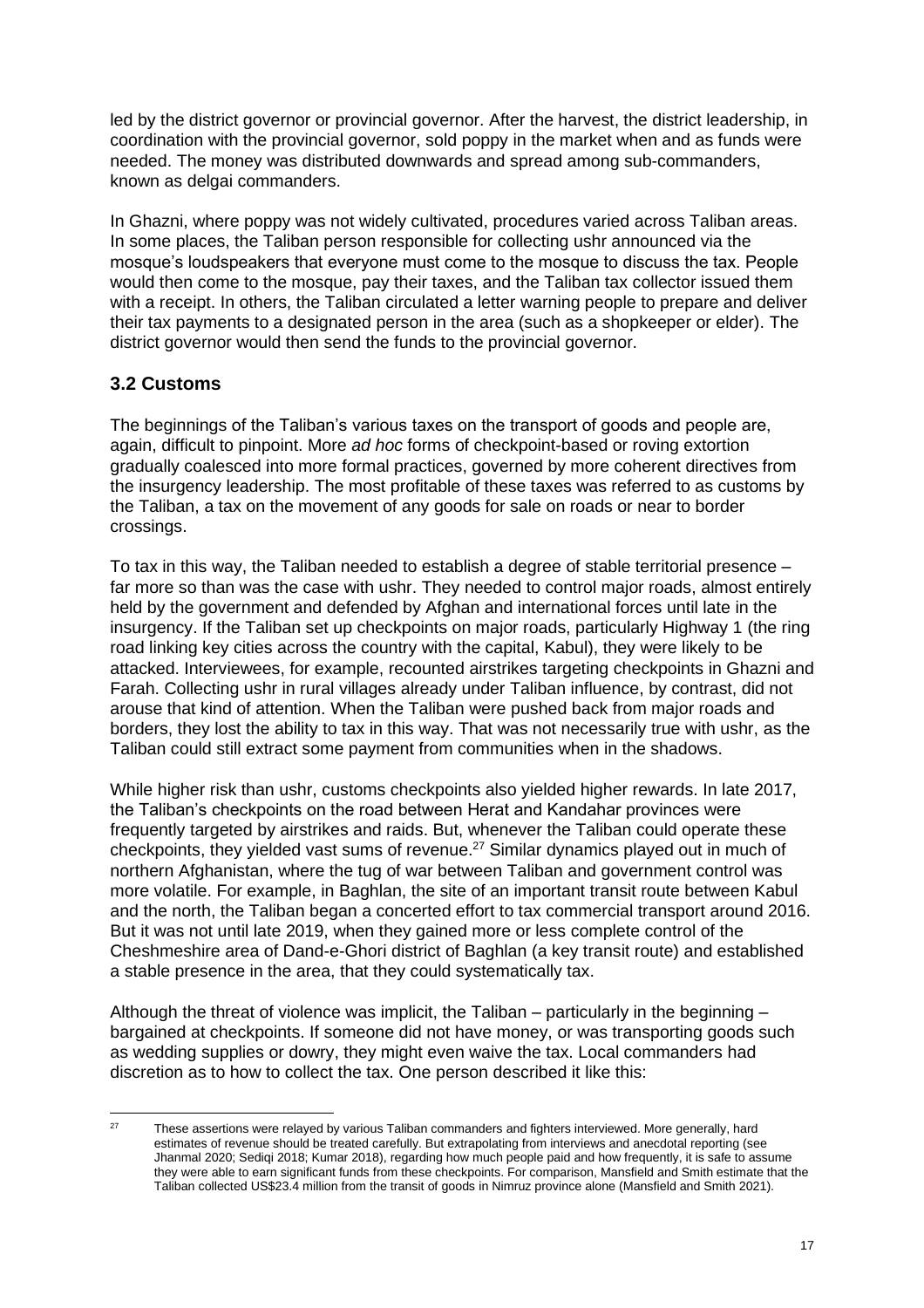if the Taliban want Afs30,000, [I tell him] I have problems, economic problems. [Taliban] do not put pressure on you that you must pay them the Afs30,000 tax. If you pay Afs20,000 or Afs25,000 instead of Afs30,000, the Taliban accept that as well. If you can convince [the Taliban], they will accept any amount. They give the paper which works across Afghanistan under the Taliban control area.<sup>28</sup>

Over time, customs taxes compared favourably with government taxation and extortion enacted by pro-government actors. Drivers only had to pay once – not several times along a given road, which was often the case in government areas. The driver would receive a receipt from the Taliban to show at the next checkpoint as proof that he had already paid, and people typically said corruption was rare. It was also important that the Taliban system was less bureaucratic. The movement of commercial goods might require dozens of signatures in the government system, and various fees and bribes would need to be paid for those permissions. As one truck driver described it, 'we have to pay a bribe to pay tax to the Afghan government'.<sup>29</sup> The Taliban, however, only required a driver to state what kind of goods they carried, and then they told them how much to pay. The proliferation of checkpoints and consistency of demands eroded resistance, as people came to expect to be taxed at a certain rate.<sup>30</sup>

As with ushr, the Taliban adapted their taxes to local norms. The Taliban at times exempted goods like flour, considered a basic necessity. Taxation on those kinds of goods risked creating civilian discontent, as the costs would likely be passed on to consumers. For rice, the Taliban asked for half the normal rate of tax in some areas. $31$  Civilian interviewees commented on this kind of behaviour, which they saw as fairer than the government system.

#### *3.2.1 Tax rates, price lists and performative bureaucratisation*

From around 2017, signs of more uniformity began to emerge. Taliban price lists circulated, printed on IEA letterhead. But implementation was not so simple. If drivers carried several different types of goods, which rates should be applied? The Taliban did not want to hold trucks for long periods while itemising their contents. This would have attracted attention (and potentially airstrikes), and the delays might have annoyed drivers. Thus set tax rates for specific goods existed alongside a taxation per truck system. The Taliban used the number of tyres per truck to determine the rate, which was easy and quick to calculate. Rates in Ghazni ranged from Afs6,000 to Afs35,000 per truck, depending on the number of tyres and type of goods carried.<sup>32</sup>

Taliban practices became increasingly bureaucratic, and the Taliban mimicked state-like behaviour. Simple letters confirming tax payment changed into receipts made out on official IEA stationary with serial numbers and point of contact. Procedures were refined. For example, there were issues with how to track load changes during a given journey. Customs tax papers issued at the time of payment only covered the load carried at the time of passing a checkpoint, but the driver could easily add things later and these might not be taxed. Thus

<sup>&</sup>lt;sup>28</sup> Interview with truck driver, Kabul, 22 June 2020.

<sup>&</sup>lt;sup>29</sup> Interview with truck transportation company, Kabul, 3 July 2020; interview with Truck Driver, Kabul, 5 July 2020; interview with truck driver, Ghazni province, March 2021

<sup>&</sup>lt;sup>30</sup> This was, for example, the case in Baghlan, where drivers initially resisted paying the tax. Interview with truck drivers, Baghlan Province, 26 July 2020; interview with truck driver, Kabul, 22 June 2020.

<sup>&</sup>lt;sup>31</sup> Interview with a Taliban commander, Ghazni province, 20 June 2020; interview with truck driver, Kabul, 22 June 2020.

 $32$  Interview with a Taliban commander, Ghazni province, 20 June 2020; interview with truck driver, Kabul, 22 June 2020; interview with Provincial Council Member, Ghazni province, 20 June 2020; interview truck driver, Ghazni province, March 2021.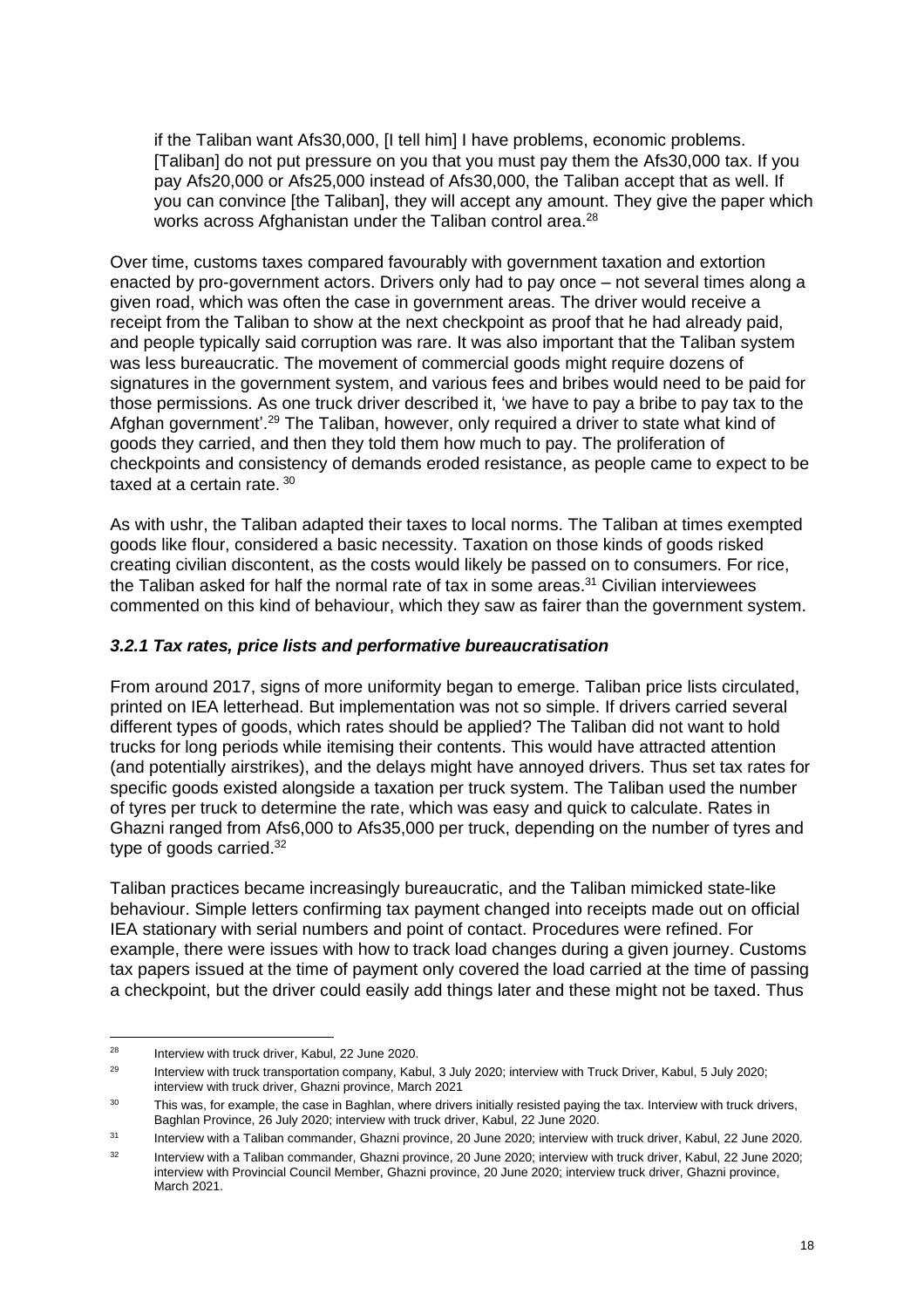the Taliban set up a process for load adjustments, so that drivers would be forced to get new papers, reflecting the new load, time and destination.

The 'customs' label for these taxes is misleading. The insurgency did not capture and hold any major border crossings until mid 2021. They did however control some minor crossings, such in the western province of Farah, from late 2015. Elsewhere, they did not tax at the border. Instead, they set up checkpoints on a main road connected to the border, but away from the heavily guarded official border crossing. Roads near border crossings quickly became strategic territory.

The Taliban also started expanding its footprint along Highway 1, with one security analyst estimating that they were able to expand their checkpoints by a factor of five in the first half of 2019.<sup>33</sup> The Taliban set up checkpoints on the segment between Kandahar and Herat, targeting imports from Iran. Checkpoints in Ghazni targeted goods from Pakistan. A more strategic location for goods from Pakistan would have been Kandahar, but the continued presence of international forces (up until just before the fall of the Republic) made that impossible. Another challenge lay in taxing goods coming across the eastern Pakistan crossing at Torkham. For these trucks, the Taliban collected taxes prior to their exiting Pakistan, just outside Peshawar City.

Once the Taliban gained stable control of territory and were able to operate (more or less) stationary checkpoints on a given road, they profited handsomely. One respondent from Ghazni reported that the Taliban's daily income from taxing trucks was Afs3.5 to Afs4.5 million in 2019 and 2020.<sup>34</sup> Particularly in recent years, military operations and airstrikes along the road – including Highway 1 – became more like a game of whack-a-mole. Checkpoints were quickly re-established after operations. The Taliban even organised a system to collect back taxes from drivers who had made trips while the Taliban checkpoints were out of commission (in other instances they offered forgiveness for unpaid journeys).

### *3.2.2 From commanders to customs officials*

Customs taxes were created and initially collected – like much else in the Taliban tax system – by military commanders. Later, at least in some provinces, the provincial shadow governor took on this responsibility. Slowly, however, the Taliban Financial Commission exerted authority over the customs tax, and at least some of it was remitted upwards. Even before that, however, the cross-territorial nature of the system made it more difficult for commanders to manipulate it to suit their needs. Once there were guidelines in place, drivers knew the rules. Taliban actors also knew that they needed to adhere to the guidelines or risk being caught out by their superiors.

This did not stop some civilians from trying to cheat the system. In Ghazni, the Taliban even arrested drivers who had fake tax documents. In one case in 2019, the Taliban taxed a driver Afs10,000, but the driver changed the receipt to read Afs20,000, attempting to steal the Afs10,000 difference from the owner of the goods (who would have reimbursed him the full Afs20,000). The Taliban caught the driver, fined him Afs50,000 and jailed him for three months. The Taliban later added a customs contact number to official tax receipts so that owners of the trucks or businessman who reimburse taxes can check the amount.

<sup>33</sup> Phone interview, 9 August 2019.

<sup>&</sup>lt;sup>34</sup> These are estimates and should be treated carefully. For the complexities of estimating Taliban revenue, see Mansfield (2021). Interview with Taliban commander, 10 January 2020, Ghazni province.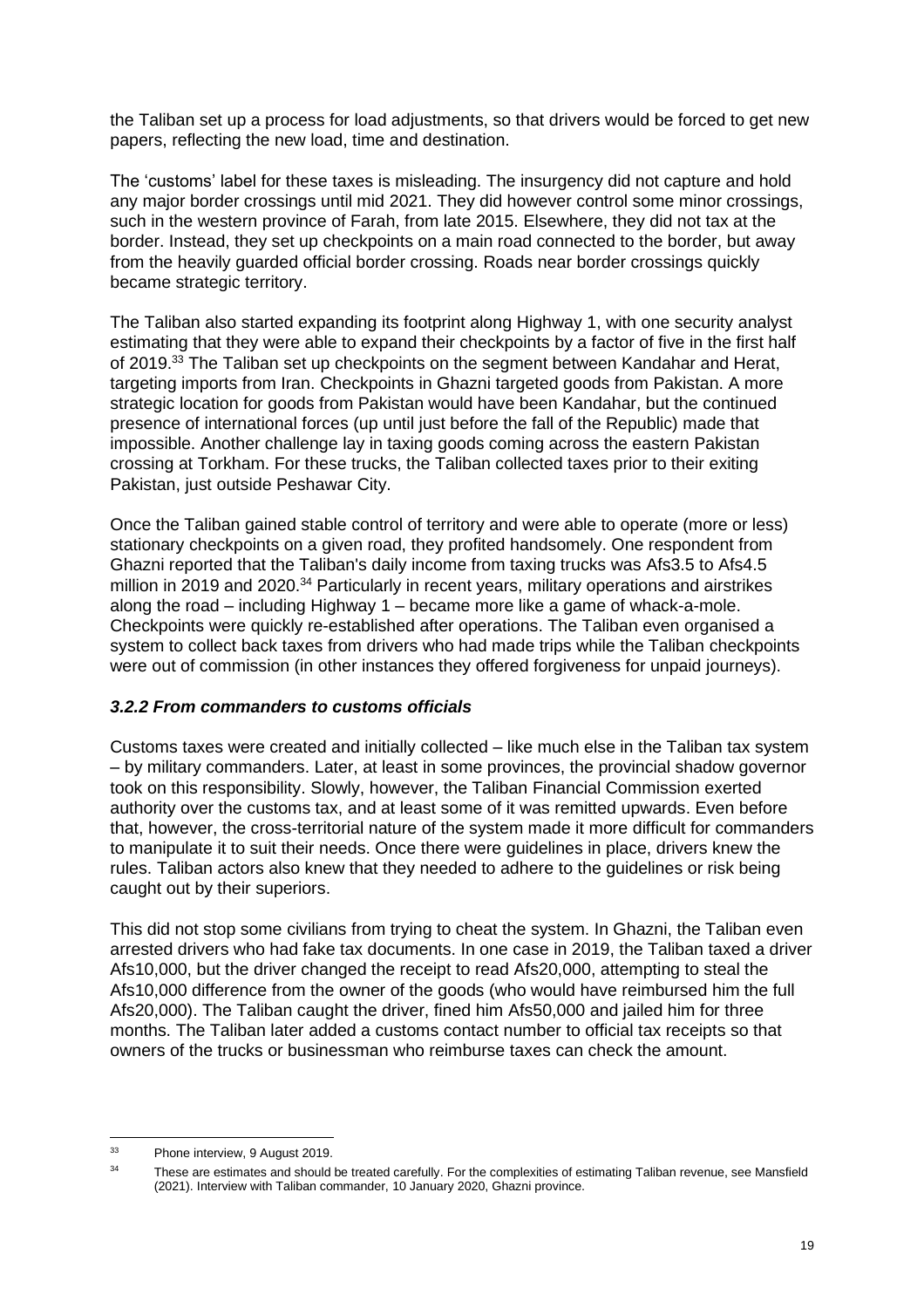The Taliban sought to publicise their network of checkpoints, painting an orderly picture of how they worked and claiming they were fairer than the government. In an interview in 2018, the Taliban spokesperson Zabiullah Mujahid claimed that the Taliban had:

mobile custom teams that normally get assigned in specific locations on large highways close to the borders to collect the tax, especially from large trucks importing or exporting goods… in most areas, based on an agreement with the traders, we provide them security, and they pay us 2 per cent of the value of their goods. (Quoted in Sediqi 2018)

As time went on, the Taliban used taxation to argue that it was not only a state-in-waiting, but an authority that businesses could work with because it was both fair and predictable. Not all drivers might have agreed, but the Taliban was typically seen as better (or simply less bad) than the government in this respect. David Mansfield and Graeme Smith's work on Nimruz province details how traders there were so fed up with the key government official collectors that they lobbied the government in Kabul to replace them with a Taliban tax collector (Mansfield and Smith, 2021). Moreover, when the Taliban began to seize major border crossings in early July 2021, they had a system ready to fully capture and exploit Afghanistan's cross-border trade.

#### **Taxi taxes**

Beyond taxes on the transport of goods, the Taliban also taxed transport. The Taliban tax on taxis seems to have first appeared in major district centres and cities in Kandahar and Helmand (e.g. on taxis between Kandahar City and Lashkargar) sometime around 2010, and spread to other locations. While the taxis themselves were often travelling to and from areas of government control, they had to traverse areas of Taliban influence – which is where the Taliban established checkpoints to collect the taxes. In some cases, the Taliban would tax taxi stand operators, effectively charging them a percentage of their profits. This is similar to what the government did legally at the time, and the Taliban simply appears to have copied it.

## **3.3 Taxes on aid**

In the early years of the insurgency, the Taliban was generally opposed to aid work and aid organisations. Taliban commanders repeatedly claimed responsibility for violence against international aid workers, and often accused them of spying for international forces (Jackson and Giustozzi 2012). A Taliban document circulated in 2006 claimed that:

NGOs that came into the country under the infidel's government are just like the government. They came here under the slogan of helping the people, but in fact, they are part of this regime. That's why their every activity will be banned, whether it is building a road, bridge, clinic, school or madrassa, or anything else.<sup>35</sup>

This proved to be an unsustainable position. First, civilians wanted aid, and this stance made the Taliban deeply unpopular.<sup>36</sup> Secondly, many local Taliban commanders saw an opportunity to extract revenue and other benefits from aid activities. While some were suspicious of aid agencies, they were nevertheless willing to provide security and protection to some of the NGOs doing work in their areas – particularly in return for money. However,

<sup>35</sup> Quoted in Human Rights Watch (2007: 95).

<sup>&</sup>lt;sup>36</sup> In Kunar, for example, the Taliban could not openly threaten these kinds of projects until 2010, because the community would have reacted strongly against the then still nascent Taliban in those areas.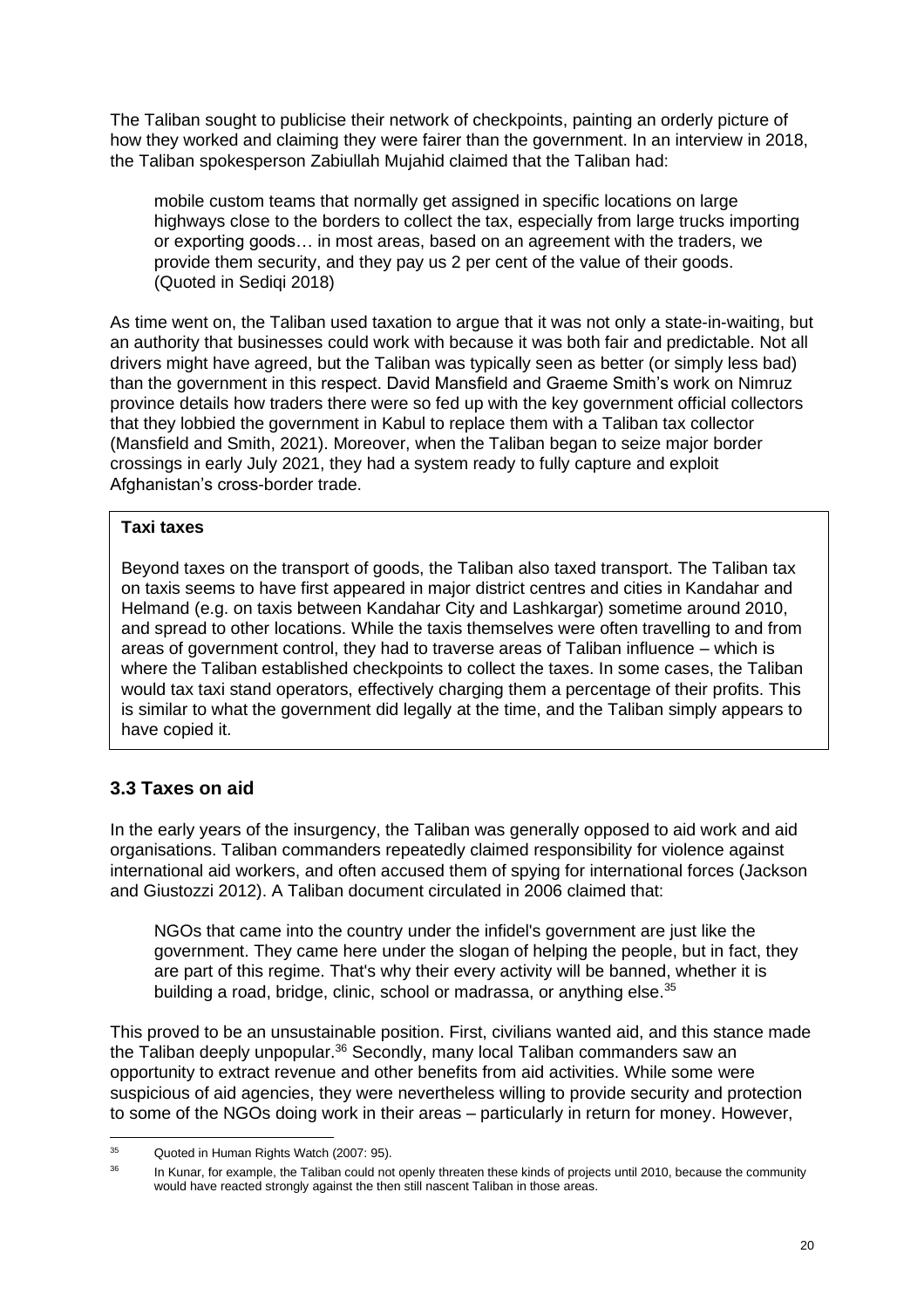the Taliban leadership, and some within the ranks, were more hesitant (Jackson and Giustozzi 2012). They feared that aid agencies could act as informants or spies for the government.

Moreover, there was reportedly disagreement over whether accepting these funds was problematic. <sup>37</sup> This was, after all, money from the international community. Many saw even taxing or extorting NGOs, aid and related activities as haram (forbidden). One way some commanders got around these arguments was to declare it ghanamat (effectively war booty). Islam permits this practice, and the Taliban layha outlines specific rules around the seizure and use of ghanamat.

Ultimately, there were strong incentives for allowing aid activities (it helped keep communities on-side) and extracting payment (it fulfilled financial needs and supported the war effort). It appears that local commanders had a certain amount of discretion to permit, tax and/or deny aid access, given the diverse spectrum of attitudes toward aid. This helps explain why there was no clear-cut Taliban policy on taxation or extorting from aid agencies, and practices were highly variable for at least the first decade of the insurgency (if not longer in some places).

In general, however, it was typically most difficult to negotiate access in the south – even with offers of payment. This was likely due to a combination of factors:

- prevailing local attitudes, particularly among Taliban who were more opposed to aid interventions, and
- military dynamics, which were more volatile in the south than in much of the country at that point (which in turn heightened fear that aid actors were informants and spies).

In the east, in Ghazni, and the north, in Kunduz, engagement was more productive. Aid providers often worked through community interlocutors, who negotiated aid access on their behalf, which reduced the risks for both sides.

From what can be discerned, more tax-like practices began in different places driven by local commanders. As early as 2008 in Panjwayi district of Kandahar, and 2008 and 2009 in Gereshk district of Helmand, aid provider payments (or payments made indirectly on behalf of aid providers) were being referred to as tax.<sup>38</sup> Some still sounded far closer to protection rackets. One interviewee working for a contractor recounted an incident that happened in 2008:

I was going back and forth to Panjwayi, and one of my friends knew the local commander in the area. I was afraid that he might attack our vehicle one day, so my friend introduced me to him. We met in Kandahar city, I paid him some money. He was often calling for top-up cards and other favours. In the end it was a lot for me, I stopped answering his call. He came and beat me in my own office to force me to take his phone calls again.<sup>39</sup>

The Taliban also influenced aid interventions. The importance of these non-monetary requests increased over time, and should not be underestimated. Hiring people recommended by the Taliban enabled the Taliban to furnish fighters and supporters with salaries. Forcing NGOs to rent vehicles from a specific individual put money in the hands of

<sup>&</sup>lt;sup>37</sup> Interview with Taliban NGO Commission, Helmand province, 2 November 2020; interview with tribal elder and access negotiator, Kunduz province, 22 April 2020.

<sup>&</sup>lt;sup>38</sup> Interview with tribal elder, Helmand province, 9 June 2019; interview with aid worker, Kandahar province, 26 April 2018.

<sup>&</sup>lt;sup>39</sup> Interview with local contractor, Kandahar province, 2 April 2021.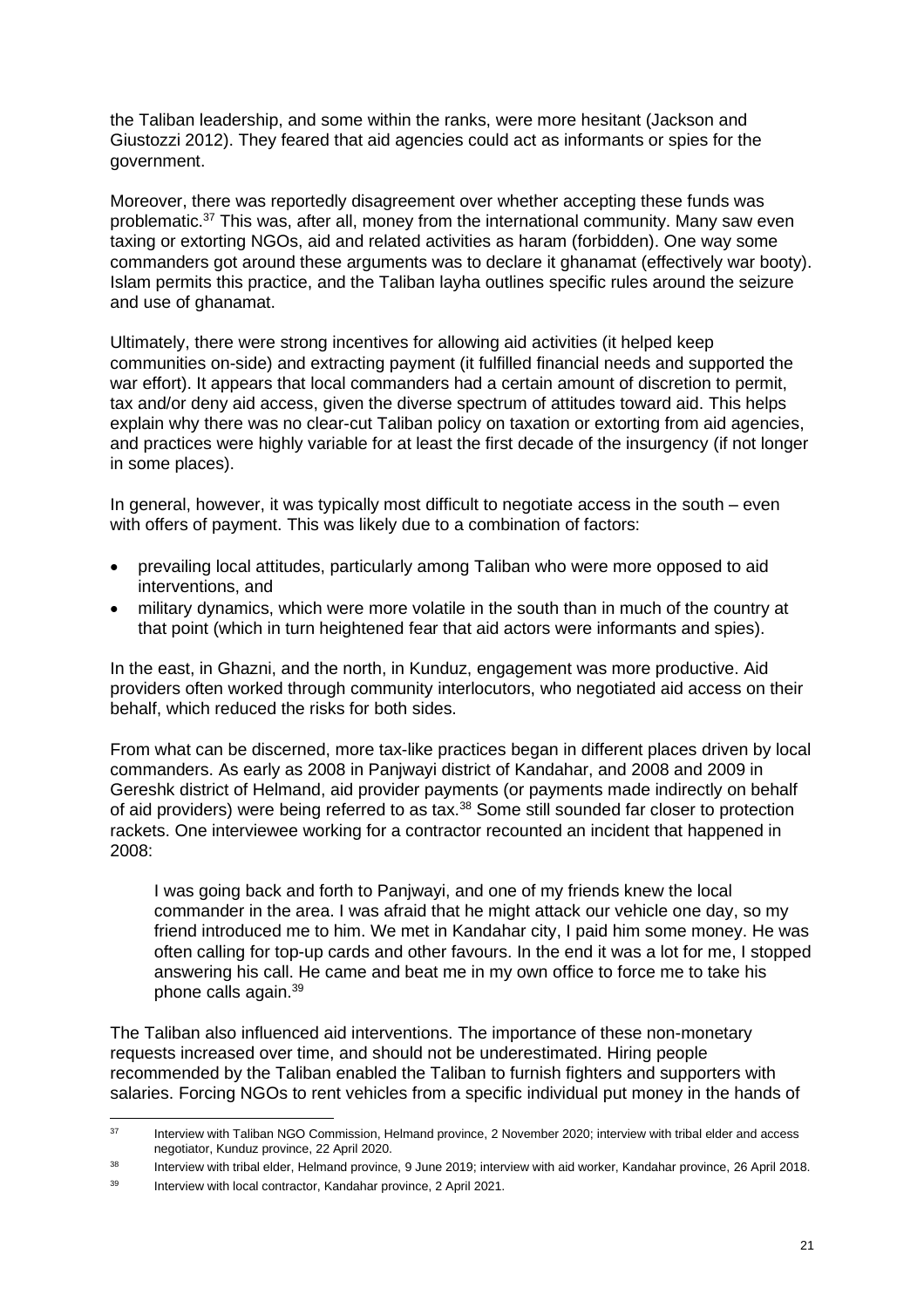the Taliban or their supporters. According to one NGO worker interviewed, with over a decade of experience in negotiating with the Taliban, 'it was never just, "pay the tax"', it was, 'pay the tax, and hire twelve of my guys, and rent vehicles from one of my friends and so on'. <sup>40</sup> Things like hiring or moving project sites to Taliban areas allowed civilians and supporters in these areas to benefit, and the Taliban to take credit for it.

As with other forms of taxation, the leadership gradually began to exert greater influence over practices on the ground. Speaking about aid taxation practices, a Taliban interviewee told Jackson and Giustozzi in 2012 that projects 'classified as "public welfare" are not taxed, nor are madrasas or mosque construction projects; other NGO or UN projects are taxed at 10 per cent, and private company projects are taxed at 20 per cent' (Jackson and Giustozzi 2012: 15). The then-head of the Taliban NGO and Companies Commission claimed that NGO registration with the Taliban was contingent on a pledge not to commit hostile acts against the Taliban, and, if applicable, the payment of tax (Jackson and Giustozzi 2012). Our research suggests that, at this point, the practice was still far more variable on the ground than Jackson and Giustozzi's interviewees claimed. While the Taliban leadership might have had some ideas regarding formalising these practices, and clearly wanted to portray an image of hierarchical control, they did not yet have the kind of command and control required to implement these ideas coherently.

### *3.3.1 'Don't ask, don't tell'*

For international aid agencies, murky and confusing counterterror restrictions and vetting processes – which were meant to prevent money going to the Taliban – created fear and reluctance to talk honestly about the demands they were facing on the ground. After August 2021, the deleterious effect of counterterrorism measures and sanctions on aid and service delivery became markedly more pronounced. But in the preceding two decades, aid agencies had to navigate complex overlapping counterterror laws and related restrictions on funding and implementation that hindered their ability to work ethically and safely.<sup>41</sup> At the same time, donors increasingly pushed these implementers to work in Taliban-influenced areas, where negotiating with the insurgency simply could not be avoided.

Aid implementers faced an impossible choice in these situations. If it were to become known that an individual or organisation was paying Taliban taxes, it could result in project cuts, irreparable reputational damage, and broader funding cuts or loss of contracts. Staff could even be arrested or organisations sued. MTN, the South African telecommunications company, and several other companies were sued in US courts in 2019 over allegedly providing 'material support' to the Taliban.

Not all aid providers paid the Taliban. At this point, taxes were almost always negotiable (albeit to varying degrees) and appear to have been demanded almost solely at the local level. This meant that frontline aid workers dealt with demands, and often did not inform their managers in Kabul or elsewhere. They knew they would have to cede to at least some of the Taliban demands to continue operating, but if they informed their supervisors they feared they might be in trouble, or the projects that employed them stopped. A 2011 UNcommissioned report found that UN and NGOs were widely 'operating a "don't ask, don't tell policy"', whereby international staff assumed or knew that national staff were engaging with local-level Taliban, but without the explicit authorisation or support of their organisation (Metcalfe et al. 2011: 31-32).

<sup>40</sup> Phone interview with aid worker, 3 August 2019.

<sup>41</sup> See Mackintosh and Duplat (2013).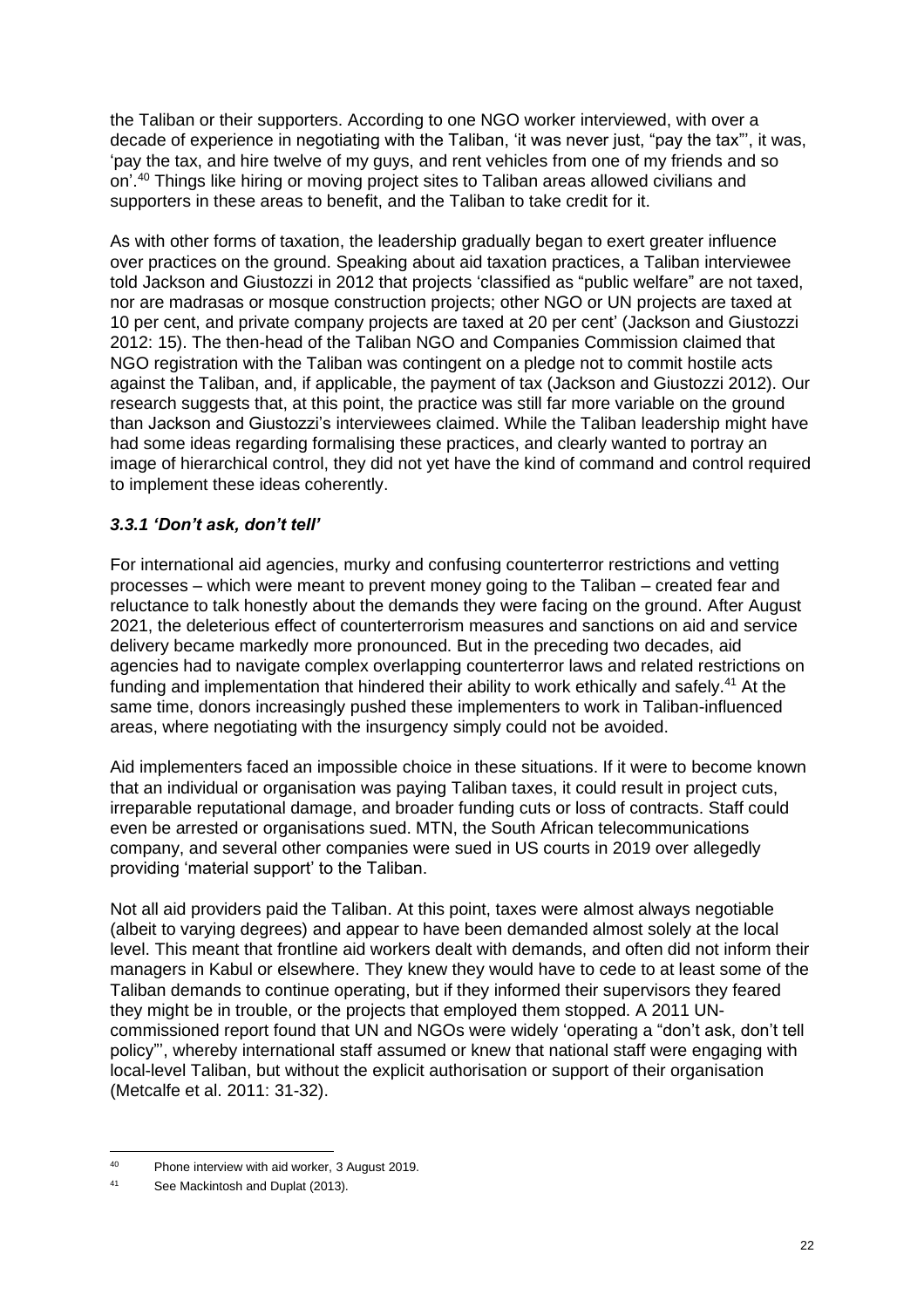It is important to emphasise that, for much of the insurgency, engagement with the Taliban was seen as politically and operationally dangerous – even humanitarian negotiations, or other forms of dialogue that did not involve result in the payment of taxes. It might lead to accusations of supporting the Taliban. Guilt by association, particularly for Afghan citizens, might result in them being detained for questioning, arrested and held indefinitely, or their houses being targeted in raids or airstrikes.

At the same time, there was political pressure and compelling financial incentives to work in Taliban areas. Competition over resources and territory also drove aid implementers, both for-profit contractors and NGOs alike, to keep quiet about Taliban demands. This was particularly true during the surge, when there was a seismic increase in funding directed at insecure locations. The pressure to deliver meant that some of these actors felt that they simply could not refuse Taliban demands (in case they lost funding). For example, one contractor said that 'we did not know what would happen if we reported that the Taliban threatened the construction we undertook in Helmand province. We thought the Americans might cancel the project'.<sup>42</sup> The Taliban was aware of the competition this created, and played aid agencies and aid implementers off one another (Jackson and Giustozzi 2012; Jackson 2018, 2021). In some cases, aid actors also undercut one another; some aid actors preemptively offered payments to the Taliban owners to get closer to the Taliban. They assumed this would help them build a relationship with the Taliban and gain a competitive advantage. At times, however, this heightened Taliban expectations and increased their demands. 43

### *3.3.2 Community acceptance*

Certain aid implementers, particularly NGOs, relied on elders as their key interlocutors with the Taliban. This not only allowed them to avoid direct engagement with the Taliban, but also allowed the Taliban – often still suspicious of aid agencies and outsiders in general – to deal with more familiar and trusted figures. The Taliban probably felt more comfortable negotiating with elders, because it gave them the appearance of being responsive to community demands. <sup>44</sup> Elders, in turn, leveraged their compliance with the Taliban to get them to allow projects or otherwise make concessions. As mediators, they were able to identify and negotiate for more workable compromises, understanding the constraints of both sides.

They also had a stake in ensuring aid was channelled to their community. Some knew that if NGOs were asked to pay taxes, they might refuse to work in their village. Some aid organisations were explicit about this, effectively shifting the burden of taxes to the community. In some instances, elders said they negotiated to reduce the tax to the minimum possible, and then found other ways to pay (either through the project budget allocated to the community in ways that were concealed from the NGO, or out of their own pockets). In one instance in Ghazni, the community scraped together funds to pay Taliban taxes from project costs and salaries because the NGO involved was unwilling to do so. In these kinds of cases, it was unclear if implementers knew that their interlocutors were paying Taliban taxes on their behalf.

The role of customary authorities varied, depending on the strength of the communities vis-àvis the Taliban and the nature of the projects implemented. In much of the south-east and east, elders played a critical role in negotiating aid access and taxation. In Ghazni, for

<sup>&</sup>lt;sup>42</sup> Interview with local contractor, Helmand province, 19 January 2021.

<sup>&</sup>lt;sup>43</sup> Interview with Taliban commander, Kunduz province, 20 August 2020; interview with Local INGO staff, Kunduz province, 30 November 2020.

<sup>44</sup> Interview with tribal elder, Ghazni province, 18 October 2019; interview with Taliban NGO Commission, Kunduz province, 6 March 2020.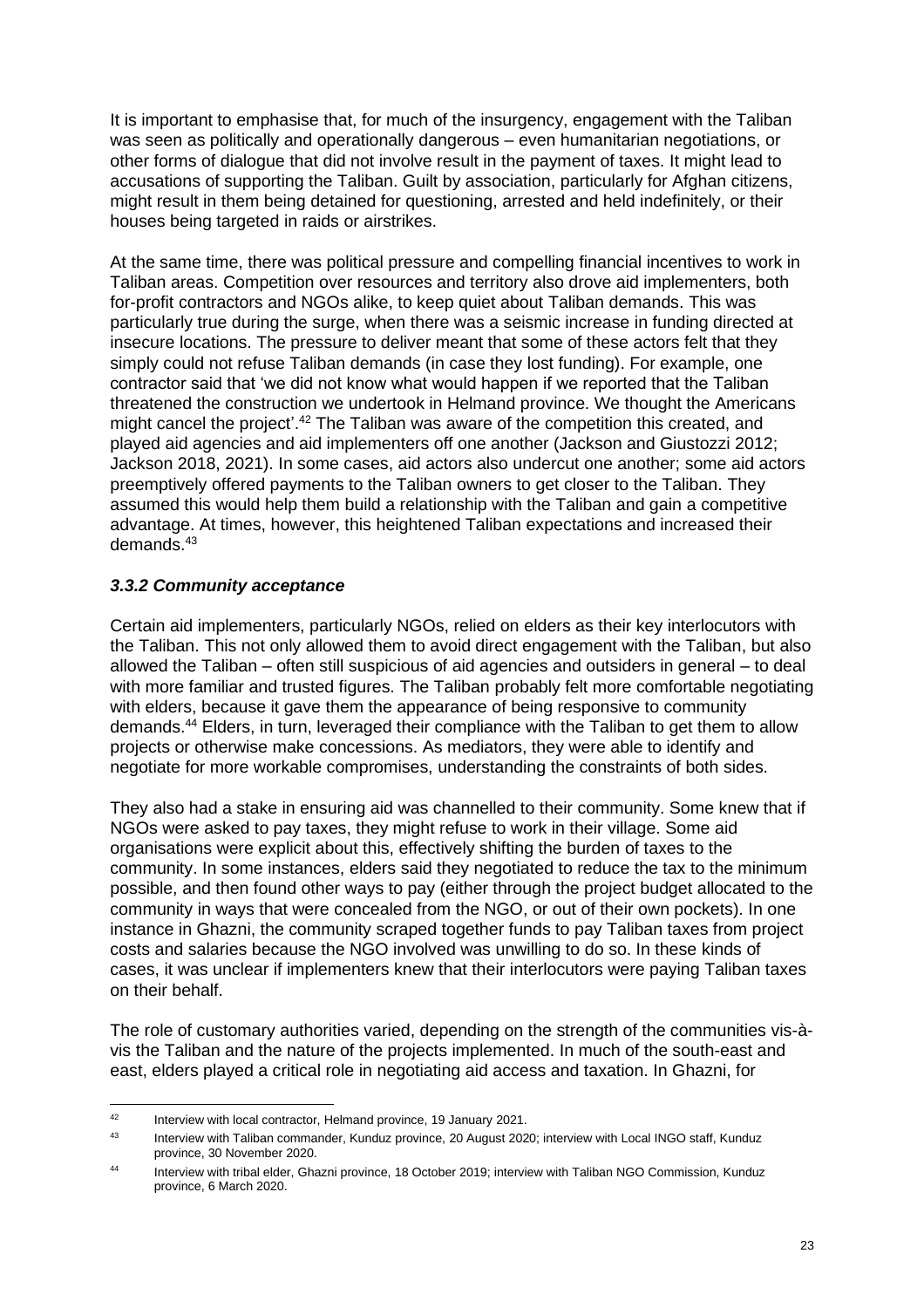example, these negotiations started fairly early in the insurgency and tended to be a relatively reliable means of enabling access. Some projects of the National Solidarity Programme (NSP, a government imitative implemented by NGOs) in Ghazni, for instance, barely faced any pushback from the Taliban. In the south, community structures were typically much more fractured, and customary authorities had far less leverage with the Taliban. In much of Helmand, the Taliban was markedly more suspicious of aid projects and less inclined to approve (even where the deal would have been lucrative). Rather than elders, it was more typical for relatives or close associates of the Taliban to play a role in negotiations.

As time went on, many NGOs created specialised positions or hired specific local staff to engage with the Taliban on access. One NGO, for example, hired ex-Taliban commanders to work as access negotiators, while others hired Taliban relatives or part-time Taliban fighters to negotiate their access.<sup>45</sup> The professionalisation of access negotiator positions was often based on personal connections, particularly in the south. Hence it carried the risk that this person might lose their ability to do the job once, for example, a commander was shifted to a different location.

Working with customary authorities, where they were able to negotiate with the Taliban, tended to be more effective and sustainable. Negotiations via elders gradually became more open and routine. The Taliban also more readily saw the various ways in which permitting aid projects could enable them to consolidate control. Still there were limitations on what 'acceptance' could achieve. In the case of a clinic construction in Kunduz, located between Taliban and government frontlines, the NGO told the community they were considering moving the construction site after the Taliban deliberately shot at clinic construction workers for failure to pay a 10 per cent tax. After long negotiations, the elders and Taliban agreed that the Taliban would waive direct taxes on the NGO. The Taliban Mining Commission would instead tax the materials used in construction (gravel, cement and other construction supplies). Civilians could lessen Taliban demands, but struggled to eliminate them entirely.

In other cases, tax negotiation became effectively integrated into the project structure. A key example of this is the NSP, and its successor project, the Citizen Charter Afghanistan Programme (CCAP). The NSP and CCAP were national development programmes, managed by the government and implemented by NGOs in partnership with local community development councils (CDCs). This cooption of NSP/CCAP happened gradually. By 2019, elders from CDCs involved in selecting and overseeing NSP's local rehabilitation projects in numerous provinces said that they needed Taliban permission to implement the activities. Even the formation of CDC, a basic first step in the programme, was frequently subject to Taliban approval and influence. While NSP's local rehabilitation projects were decided by the CDC and had to be officially approved within NSP, they also needed Taliban approval. Once the Taliban approved, the CDC and commanders typically then negotiated taxes. Tax payments correlated with the release of funds to the project. For example, in Ghazni:

with the NSP programme before, and now Citizen's Charter, they [Taliban] are in direct contact with members of the CDC shura [council] members. They [Taliban] would call the members of the CDC shura or someone from the village and ask how much money they received for your village kariz [irrigation canal] project. The villager would say Afs400,000, and then the Taliban would order the person to submit Afs40,000 as 10 per cent of that project.<sup>46</sup>

<sup>45</sup> Interview with Taliban NGO commission, Ghazni province, 18 October 2019; interview with Taliban NGO Commission, Kunduz province, 6 March 2020.

<sup>46</sup> Interview with tribal elder, 8 January 2020, Ghazni province.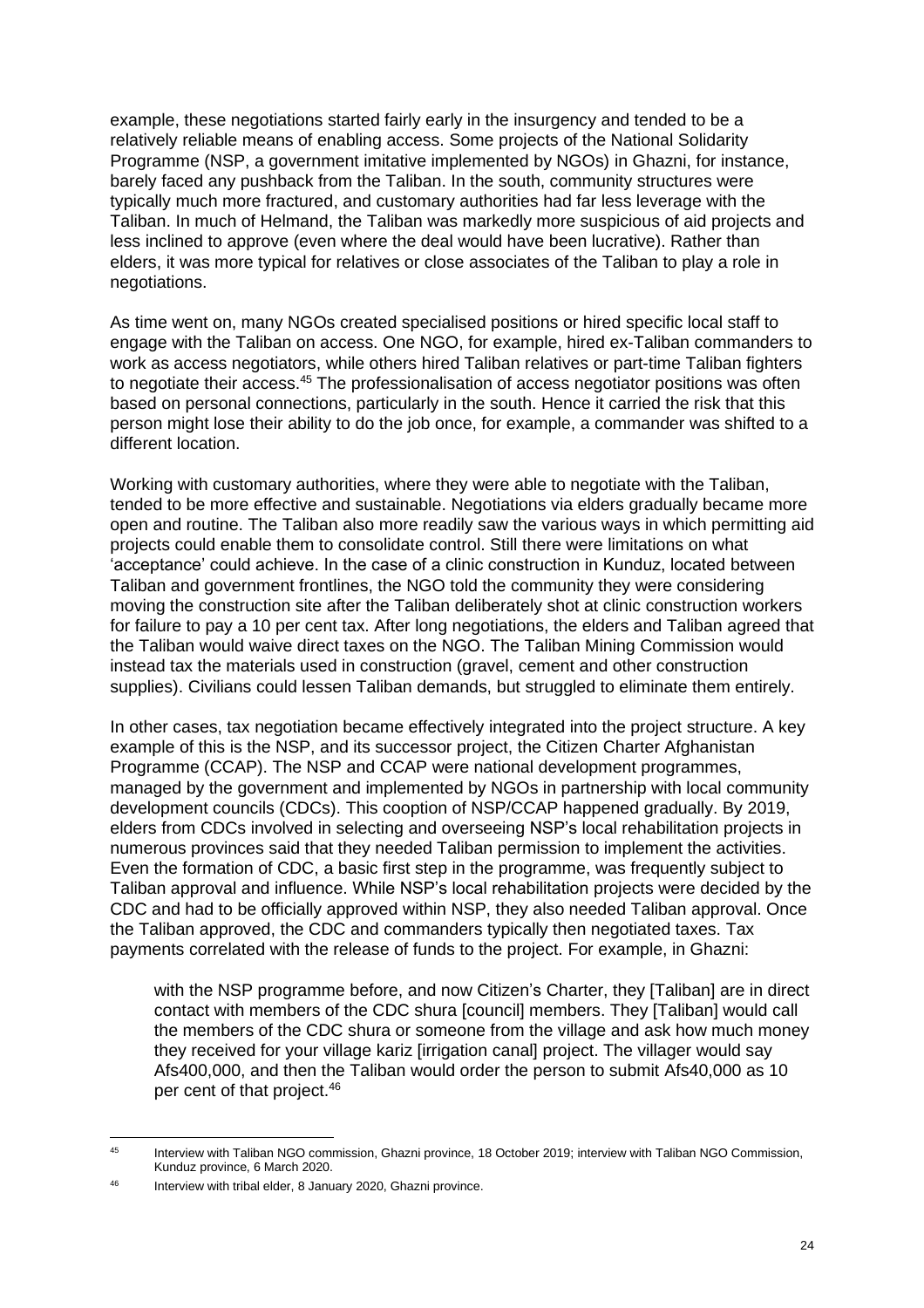It was not always clear if the NGOs or government entities involved in the programme were aware of these negotiations and the tax payments. But it seems the Taliban was eager to see the projects implemented in at least some cases. In Ghazni:

Taliban motivated villagers, [who do not want to engage with NSP or CCAP] to go get your money for the projects of your village. Go take out your money [from CCAP] to work on your kariz, build your mosque, improve your roads in your village, and any other thing that your village needs.<sup>47</sup>

This extended into areas under government control. One example from Kunduz was the reconstruction of a bridge that the Taliban had blown up. The Taliban notified the company contracted to build the bridge that it would have to pay taxes on the contract amount. If they refused to pay, the Taliban would block the transit of supplies and attack nearby Afghan security force checkpoints. The contractor paid the Taliban – despite the project technically being implemented in a government-controlled area.

### *3.3.3 Registration and formalisation of aid taxation*

The Taliban's aid taxation policy was framed in different ways, but increasingly it was framed as a registration fee. From roughly 2017-18 onwards the Taliban established a more centralised structure, and implemented a taxation scheme that would channel tax funds from provinces to the central NGO and Companies Commission. While the Finance Commission was in charge of coordinating and directing the movement's overall finances, the NGOs and Companies Commission negotiated access and taxation. The NGO and Companies Commission at provincial and district levels would vet and register the NGO or company and its project. The Taliban often asked NGOs or companies to provide organisational or project documents and budget, and then set a demand for payment. These demands were still set locally, and generally open to some degree of negotiation. But it is worth noting that there appeared to be a relatively consistent standard Taliban demand for a 10 per cent tax on the project budget, paid in instalments typically correlating to project funding payments. For example, if the Taliban agreed with a construction company building a school that they would be taxed Afs3 million total, they might be asked to pay a third, or Afs1 million, before starting work.

What is perhaps surprising is that, unlike many other forms of tax such as ushr, the money appeared to be routinely remitted to Pakistan. Once conditions were agreed and approval granted, the local NGO and Companies Commission typically asked the organisation to transfer registration fees to the commission in Pakistan, usually via *hawala* networks. This suggests that local Taliban at some point stopped benefitting so much monetarily from aid taxes – but they did continue to benefit from imposing conditions on projects (hiring, site selection and beneficiary selection).

As with other forms of taxation, diversity – and extortion – persisted. While Taliban commanders could no longer press organisations for funds after they paid taxes in most places, this was not the case in Helmand. The rules were at best only loosely followed and the NGO and Companies Commission operated at the mercy of military commanders and often faced multiple competing demands from various commanders. One contractor working on a retaining wall was forced to pay one commander Rs100,000, and then another Rs12,000. Once local police commanders and the district governor from the Afghan government heard about these payments, they began asking for bribes.

<sup>47</sup> Interview with tribal elder, 8 January 2020, Ghazni province.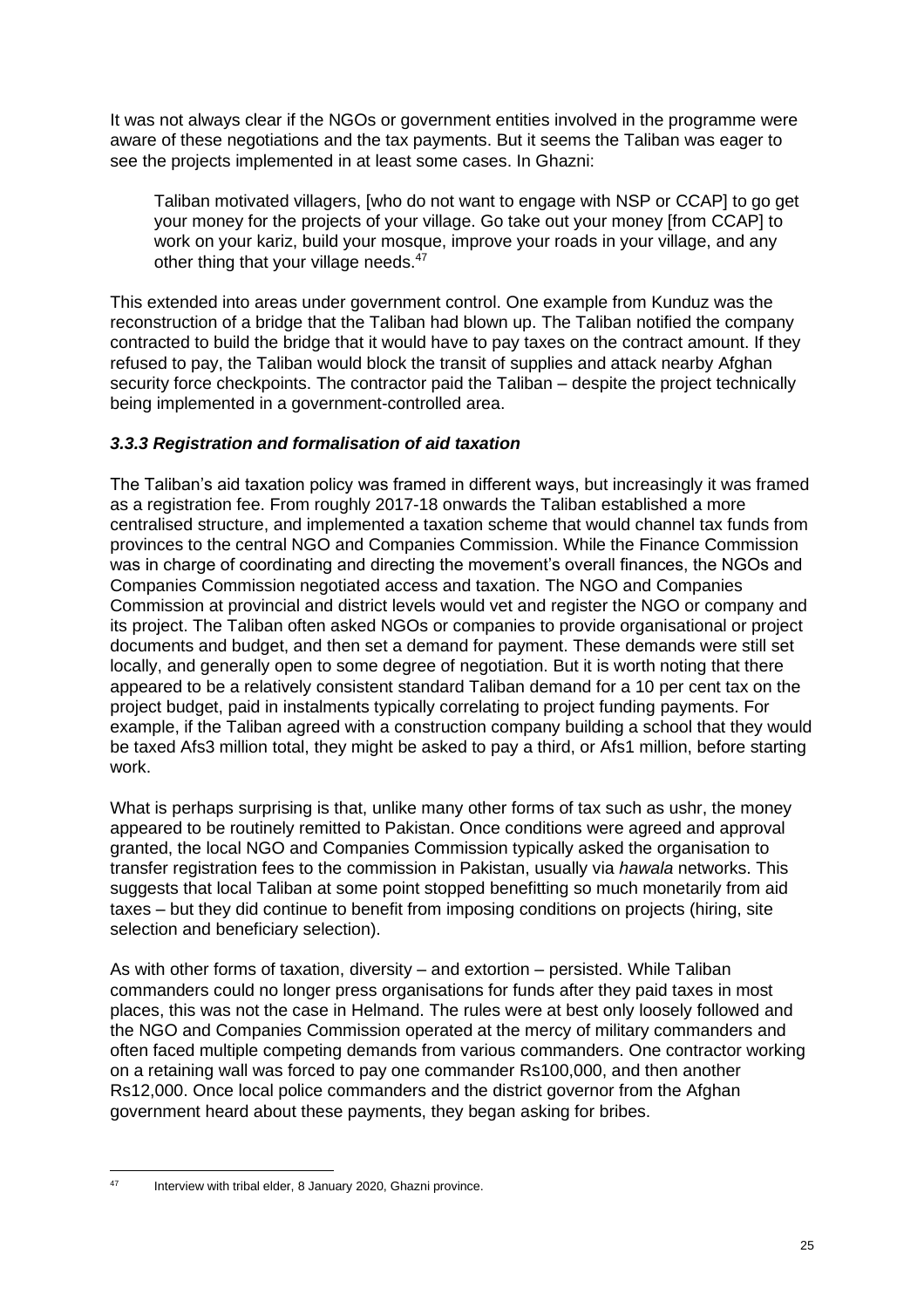#### **Insurgent bureaucracy vs. ground realities: the NGO and Companies Commission**

In recent years, the overarching NGO and Companies Commission was responsible for overseeing aid and other forms of work. Beneath this commission, there were regional, provincial and district layers of responsibility. That said, the Taliban's bureaucracy was not always straightforward to navigate. The NGO and Companies Commission was primarily responsible for taxes on aid work, but it was not the only Taliban entity a given implementer might have to deal with. The district or provincial governor might object, or local commanders, raising security issues. Subject area commissions, like health or education, might somehow be involved. And, because each commission had a hierarchy, an NGO might have to deal with local, provincial and regional officials (and, in rare cases, with the overarching high commission).

While these structures were relatively straightforward in theory, there was at times confusion on the ground. There were examples in which NGOs faced tax demands from regional NGO directors that conflicted with ongoing negotiations at the provincial level. Regardless of what the official policy and reporting lines were meant to be, Taliban structures are still somewhat variable. Despite this structure being 'established' across areas of Taliban influence, local interests, security and political dynamics still shaped negotiations on the ground.

According to interviews, around 2018 the Taliban noticeably increased pressure to pay taxes on aid providers, as well as associated profit-generating entities such as construction companies (see Jackson 2018, 2021). They not only demanded payment at the local level, but, in some cases, approached the heads of NGOs in Kabul via email or through intermediaries with tax payment demands. In other cases, aid agency managers who travelled to Dubai or Doha to negotiate access then faced new tax requests. It is not clear what specifically drove the Taliban to increase pressure on aid agencies. The UN suggests that the Taliban leadership ordered foot soldiers to find more local sources of revenue in 2018 (UNAMA Human Rights 2019). The group's finances were reportedly stretched thin as it sought to assert its presence across ever-larger areas of the country. Another reason might simply be that the Taliban now had a far greater capacity to orchestrate and maintain a roughly organised taxation system, owing to the expansion of Taliban presence and growing abilities of its subnational governance mechanisms.

There was an increase in directives from above and letters outlining tighter or more specific policies on taxation through to mid-2021. Notably, on 23 July 2020, the Taliban issued a letter requesting all NGOs to register with the Taliban (the implication being that they register and negotiate tax and implementation conditions). It is not clear whether this directive led to increased pressure on the ground. It may have instead represented an increasing desire of the Taliban at the top to centralise negotiations and diminish the power of local Taliban.

## 4 Discussion

While not an exhaustive catalogue of Taliban taxation practices, this paper has sought to compile significant new empirical evidence and insight into how the Taliban insurgency extracted revenue from the civilian population. While much of the Taliban taxation system has been built from the ground up, the leadership progressively sought to refine, consolidate and rein in practices that evolved on the ground. But they faced significant resistance from commanders who did not want to give up their ability to collect and retain revenue. The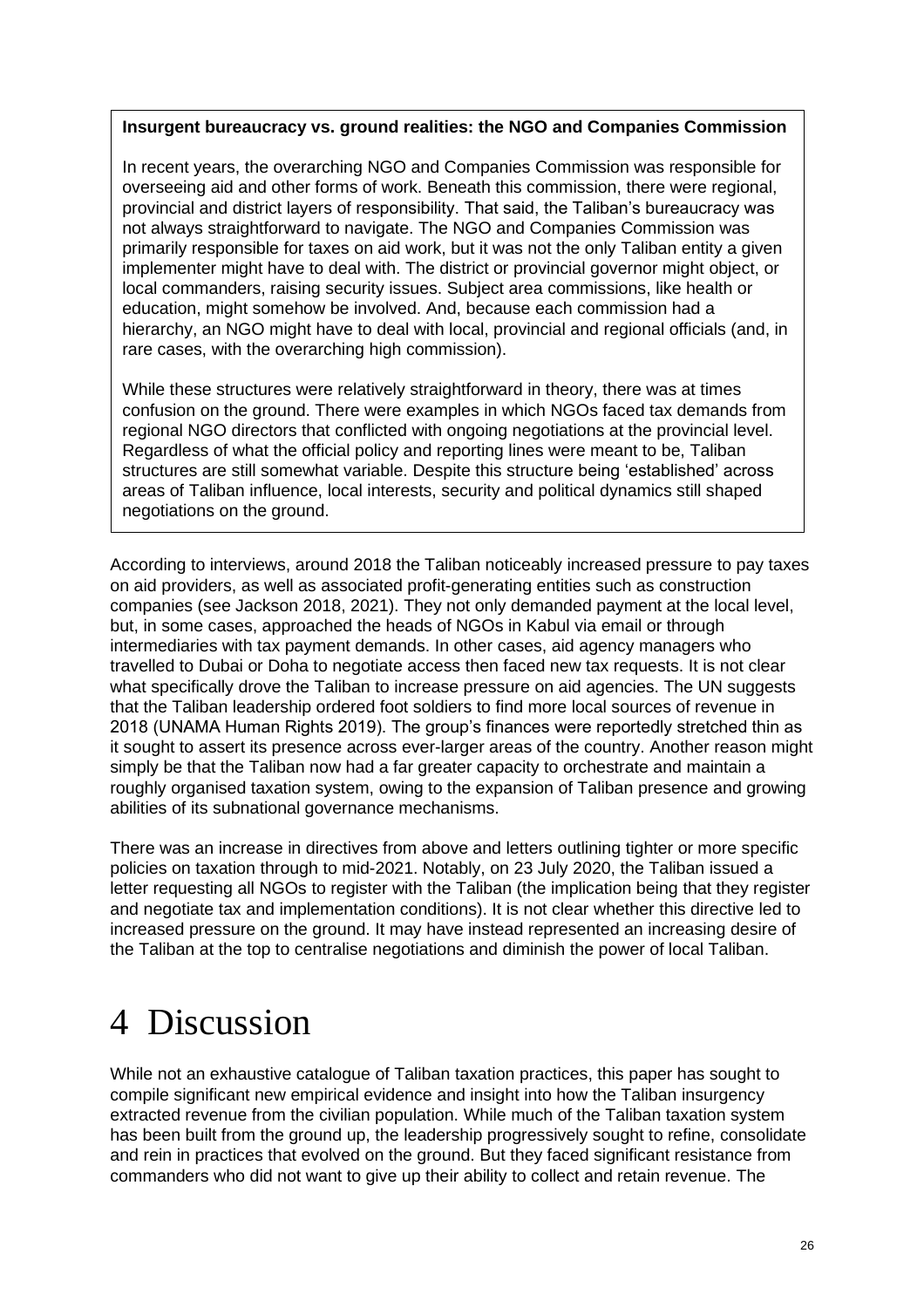redistribution of resources and a rebalancing of military power within the movement (via the introduction of Red Units) were important, because these measures empowered provincial and halqa commanders, and reinforced hierarchical control. Once a modicum of hierarchical control was established, practices could be more readily enforced from the top-down.

Variation persisted to some degree throughout the insurgency, and different Taliban adapted the rules to suit their preferences and circumstances. It is important to remember that Taliban taxation, as a set of roughly systematic practices, is a relatively recent phenomenon. A degree of variation was still evident across areas of Taliban influence and control even in mid-2021.

Community resistance and negotiation also significantly shaped Taliban practices. Even with a typically flexible, modest tax like ushr, the Taliban was obliged to be careful not to antagonise communities. This meant there was room to negotiate. Many civilians resisted the Taliban's demands, even until the late stages of the insurgency, while others were skilled in bargaining them down. This played out in different ways, but several factors shaped these dynamics:

- 1. Community cohesion and the strength of customary authorities influenced Taliban practices. Communities with stronger social or tribal structures were typically better at resisting or negotiating. Part of the difference between Helmand and Ghazni was down to the fact that Ghazni had far stronger tribal structures, on the whole, than Helmand. These authorities were able to push back at the Taliban, at least for a time.
- 2. Communities calculated the Taliban's relative strength in weighing up their options. They would avoid paying taxes if they could. If the Taliban was seen as weak vis-à-vis the community, and the community remained united, they were more likely to resist Taliban demands.
- 3. The Taliban was typically reluctant to use direct force to press people to pay for fear of provoking rebellion. The Taliban instead leaned on fear, intimidation, argumentation and other means. But tax – unlike betrayal or rebellion – was not an issue over which the Taliban was willing to kill or arrest people in instances of collective resistance, at least not on a major scale. And civilians appear to have been aware of this.

People nevertheless generally paid because they felt they had no choice. At best, they might have felt that the Taliban's tax was less draining than the Afghan government's. The Taliban used a range of rhetorical and ideological justifications for their practices, but religious and cultural rationale were among the earliest and most enduring. The Taliban justified their demands in terms of jihad, and crafted taxation practices drawing on (and often distorting) established cultural and religious practices. This use of social capital seemed to have some effect, in that it lessened civilian resentment in some ways. But this is not to suggest that civilians bought into Taliban storylines.

A key question we sought to investigate was why the Taliban developed certain taxation practices. One might argue they could have equally continued pressing people for donations and extorting from the population. The Taliban certainly did not need receipt pads emblazoned with the IEA logo to finance their military struggle. While revenue extraction practices may have initially been motivated almost exclusively by survival and military concerns, this changed somewhat in recent years. As the Taliban insurgency matured, taxes became a powerful means of exerting control over the population and territory. They formed the basis of an engagement with aid actors that allowed the Taliban to exert control over projects and interventions financially and programmatically. The Taliban also used its taxation practice to control civilian behaviour and demonstrate coercive influence.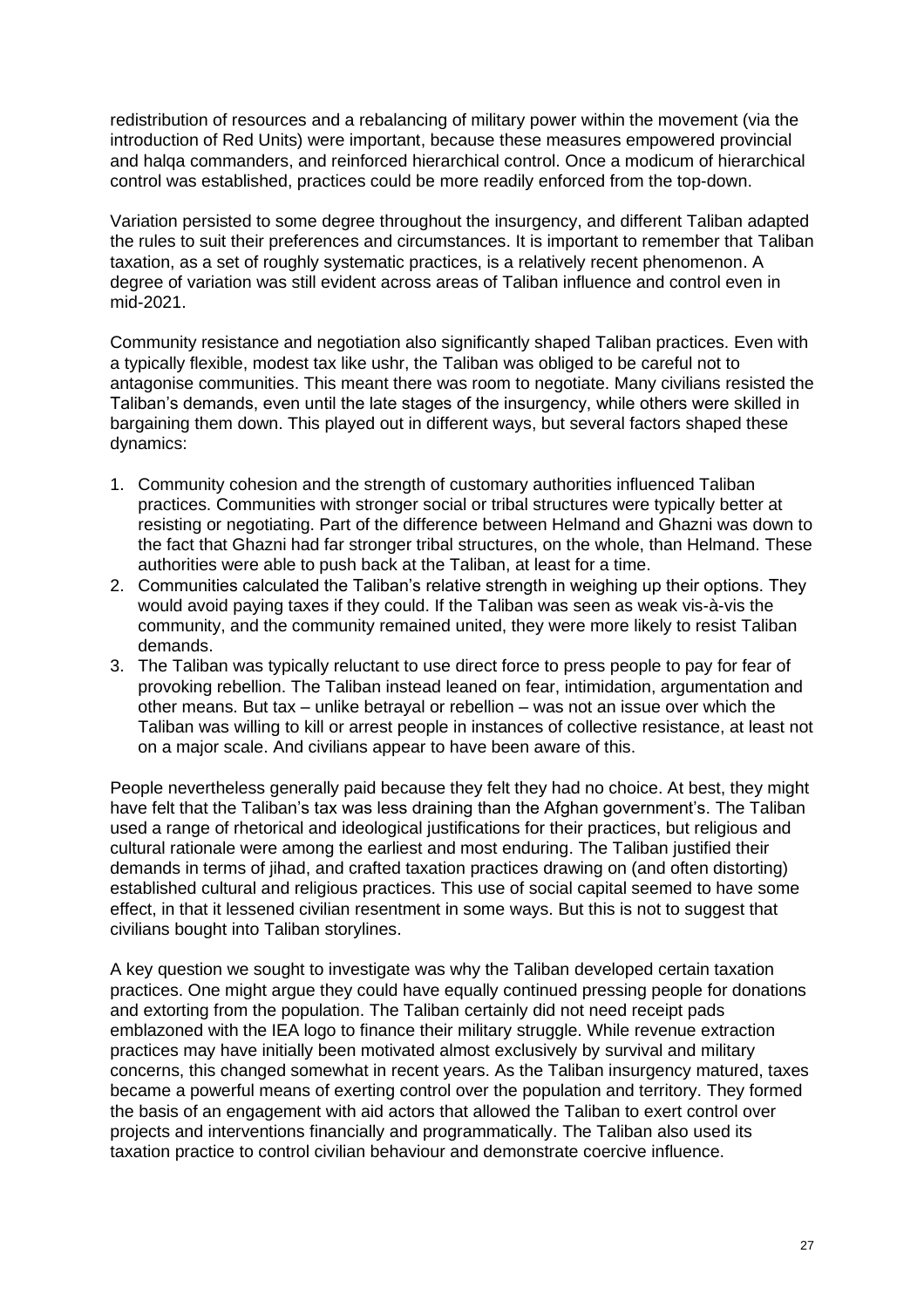Taxes are perhaps the most obvious way in which insurgents 'perform' governance. Through performing and living the state, insurgent statehood becomes real to both the fighters and civilians (Migdal and Schlichte 2005: 14-15). Put differently, one of the subtler ways that the Taliban exerted power was by acting like a state. Taxation has been fertile ground for the Taliban's performance, and was designed to make the Taliban look and feel like a state. This is not unique to the Taliban, $48$  but it was an important – and overlooked – aspect of their military and political strategy. When individuals, NGOs or companies resisted paying tax, the Taliban often argued that it provided security in return. Coercion was always in the background, but this state-like function framed the Taliban discourse on taxation. In their view, they were building institutions and policies to prepare for when they took power as a legitimate entity.

<sup>&</sup>lt;sup>48</sup> For a review of how other insurgencies have used taxes in similar ways, see Bandula-Irwin et al. (2021).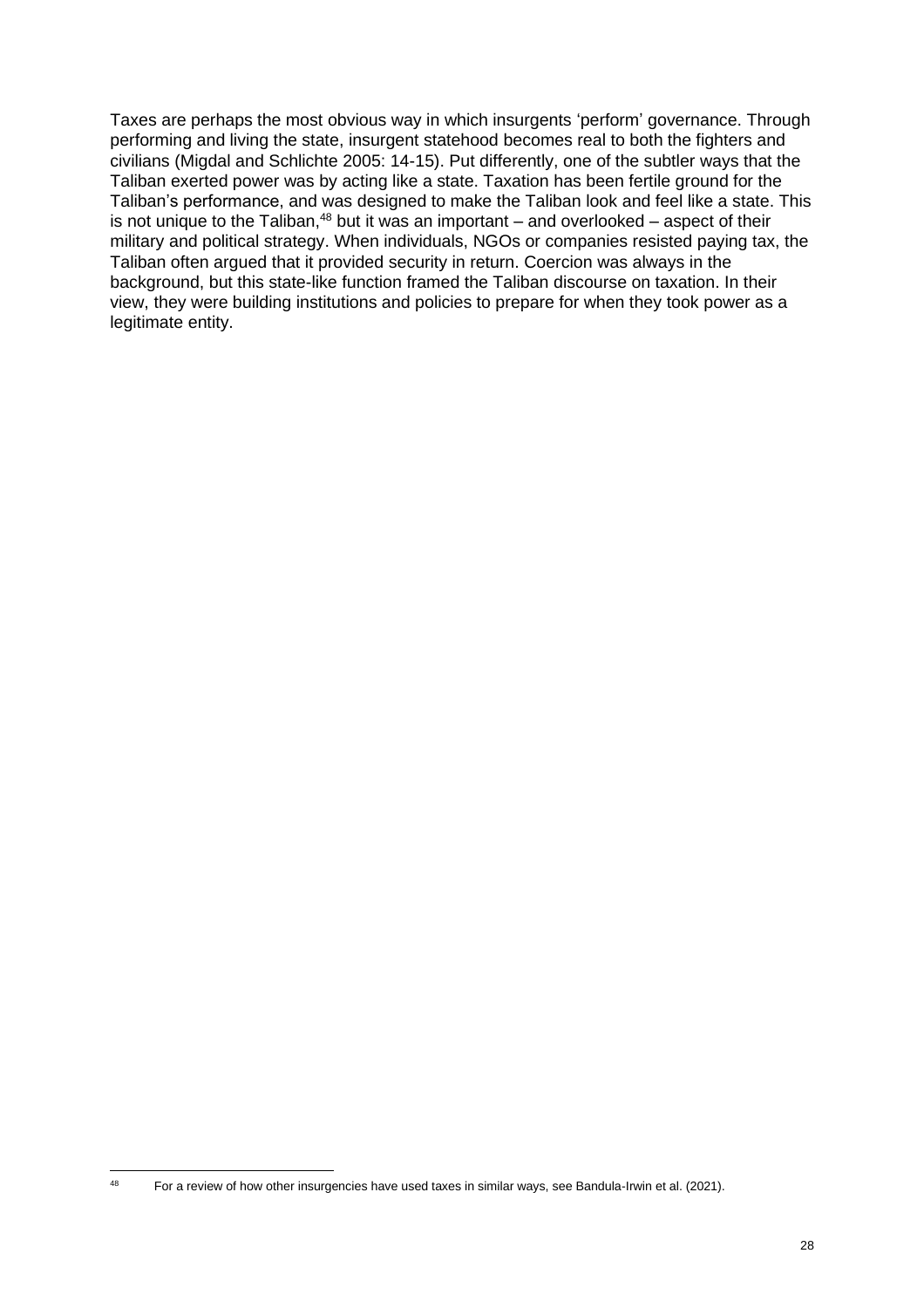## References

- Agha, M. (2014) *I Am Akbar Agha*, Berlin: First Draft Publishing
- Amiri, R. (2016) 'Helmand (2): The Chain of Chiefdoms Unravels,' Report, *Afghanistan Analysts Network*
- Bandula-Irwin, T., Gallien, M., Jackson, A., van den Boogaard, V. and Weigand, F. (2021) *Beyond Greed: Why Armed Groups Tax*, ICTD Working Paper 131, Brighton: Institute of Development Studies
- Clark, K. (2011) *The Layha: Calling the Taleban to Account. Appendix 1. The Taleban Codes of Conduct in English*, Kabul: Afghanistan Analysts Network
- Giustozzi, A. (2012) 'Conclusion', in A. Giustozzi (ed), *Decoding the New Taliban: Insights from the Afghan Field*, London: Hurst Publishers
- Human Rights Watch (2007) *The Human Cost: The Consequences of Insurgent Attacks in Afghanistan*, New York: Human Rights Watch, 15 April 2007
- Jackson, A. (2021) *Negotiating Survival: Civilian-Insurgent Relations in Afghanistan*, London: Hurst & Co
- —— (2018) *Life under the Taliban shadow government*, Research report, London: Overseas Development Institute
- —— and Amiri, R. (2019) *Insurgent Bureaucracy: How the Taliban Makes Policy*, Washington DC: US Institute of Peace
- —— and Giustozzi, A. (2012) *Talking to the other side: humanitarian engagement with the Taliban in Afghanistan*, Research report, London: Overseas Development Institute
- Jhanmal, Z. (2020) 'Taliban Accused of Extortion on Major Highways', *TOLOnews, 17 September 2020*
- Khan, N. (2007) 'Taliban Collected Taxes, Ran Heroin Labs', *Associated Press*, 12 December 2007
- Kumar, R. (2018) 'From road tax to courts: The Taliban's attempts at state-building', *Al Jazeera*, 26 August 2018
- Ludhianvi, R. (2015) *Obedience to the Amir: An early text on the Afghan Taliban Movement*, Berlin: First Draft Publishing
- Mackintosh, K. and Duplat, P. (2013) *Study of the Impact of Donor Counter-Terrorism Measures on Principled Humanitarian Action*, Geneva: NRC/UNOCHA
- Mansfield, D. (2021) *A Taxing Narrative: Miscalculating Revenues and Misunderstanding the Conflict in Afghanistan*, Kabul: Afghanistan Research and Evaluation Unit